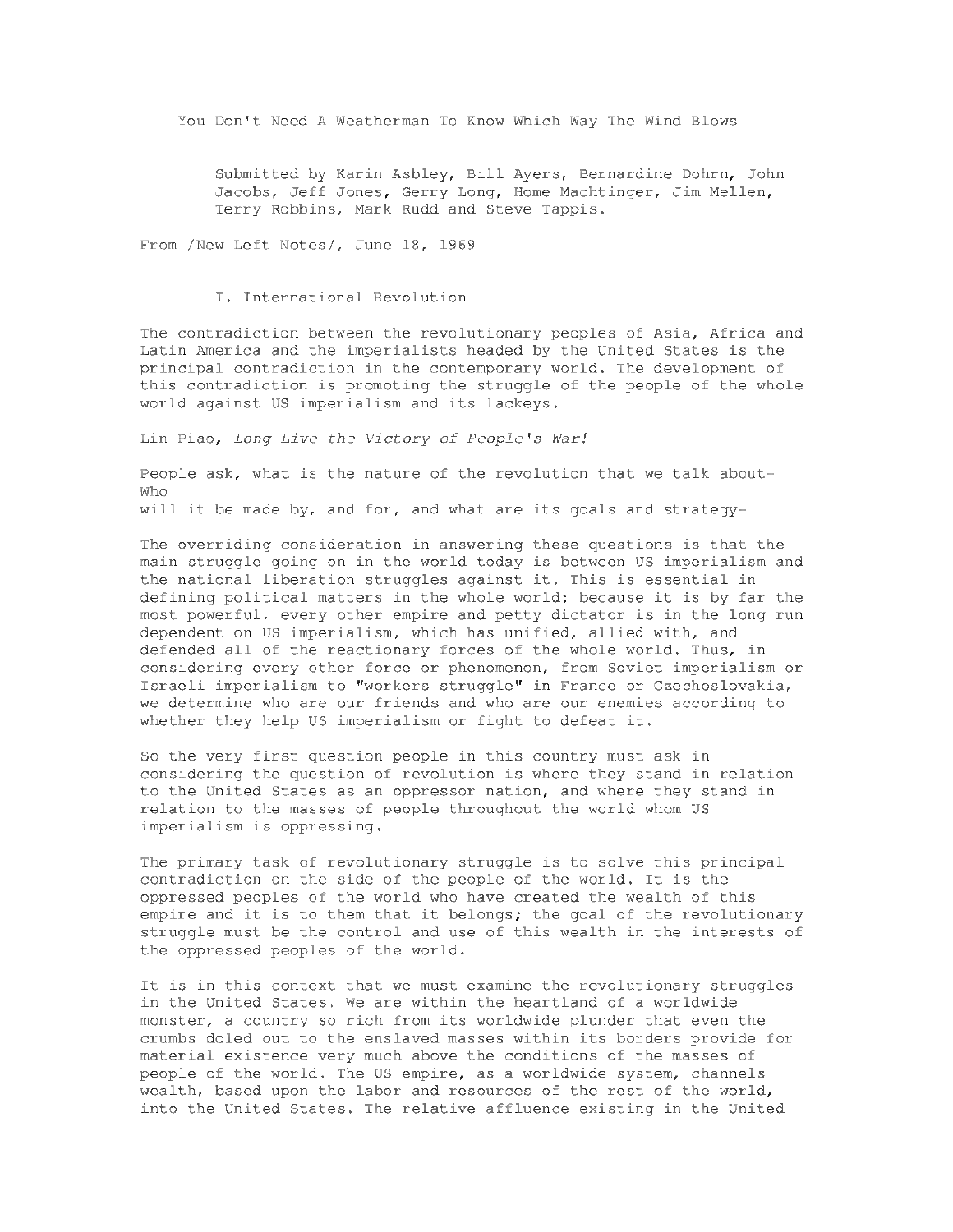states is directly dependent upon the labor and natural resources of the Vietnamese, the Angolans, the Bolivians and the rest of the peoples of the Third World. All of the United Airlines Astrojets, all of the Holiday Inns, all of Hertz's automobiles, your television set, car and wardrobe already belong, to a large degree to the people of the rest of the world.

Therefore, any conception of "socialist revolution" simply in terms of the working people of the United States, failing to recognize the full scope of interests of the most oppressed peoples of the world, is a conception of a fight for a particular privileged interest, and is a very dangerous ideology. While the control and use of the wealth of t Empire for the people of the whole world is also in the interests of the

vast majority of the people in this country, if the goal is not clear from the start we will further the preservation of class society, oppression, war, genocide, and the complete emiseration of everyone, including the people of the US.

The goal is the destruction of US imperialism and the achievement of a classless world: world communism. Winning state power in the US will occur as a result of the military forces of the US overextending themselves around the world and being defeated piecemeal; struggle within the US will be a vital part of this process, but when the revolution triumphs in the US it will have been made by the people of the whole world. For socialism to be defined in national terms within 30

extreme and historical an oppressor nation as this is only imperialist<br>national chauvinism on the part of the "movement."

# II. What Is The Black Colony-

Not every colony of people oppressed by imperialism lies outside the boundaries of the US. Black people within North America, brought here 400 years ago as slaves and whose labor, as slaves, built this country, are an internal colony within the confines of the oppressor nation What

this means is that black people are oppressed as a whole people, in the institutions and social relations of the country, apart from simply the consideration of their class position, income, skill, etc., as individuals- What does this colony look like- What is the basis for its common oppression and why is it important-

One historically important position has been that the black colony only consists of the black belt nation in the South, whose fight for national liberation is based on a common land, culture, history and economic life . The corollary of this position is that black people in the rest ofthe country are a national minority but not actually part of the colony themselves; so the struggle for national liberation is for the black belt, and not all blacks; black people in the north, not actually part of the colony, are part of the working class of the white oppressor nation . In this formulation northern black workers have a "dual role"—one an interest in supporting the struggle in the South, and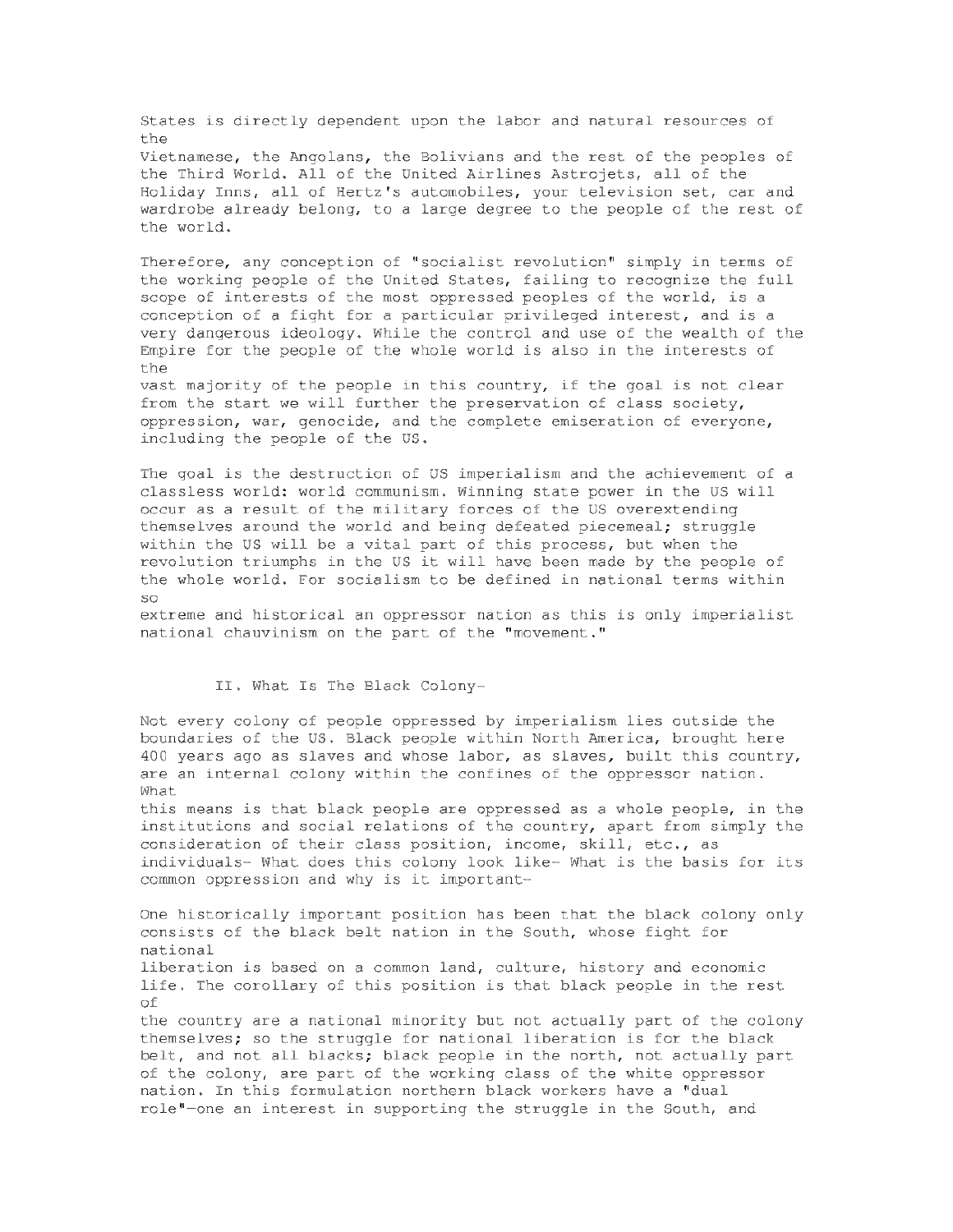opposing racism, as members of the national minority; and as northern "white nation" workers whose class interest is in integrated socialism in the north. The consistent version of this line actually calls for integrated organizing of black and white workers in the north along what it calls "class" lines.

This position is wrong; in reality, the black colony does not exist simply as the "black belt nation," but exists in the country as a whole. The common oppression of black people and the common culture growing  $_{\text{out}}$ of that history are not based historically or currently on their relation to the territory of the black belt, even though that has been  $\overline{a}$ place of population concentration and has some very different characteristics than the north, particularly around the land question,

Rather, the common features of oppression, history and culture which unify black people as a colony (although originating historically in a common territory apart from the colonizers, i.e., Africa, not the South)

have been based historically on their common position as slaves, which since the nominal abolition of slavery has taken the form of caste oppression, and oppression of black people as a people everywhere that they exist. A new black nation, different from the nations of Africa from which it came, has been forged by the common historical experience of importation and slavery and caste oppression; to claim that to be a nation it must of necessity now be based on a common national territory apart from the colonizing nation is a mechanical application of criteria

which were and are applicable to different situations.

What is specifically meant by the term caste is that all black people, on the basis of their common slave history, common culture and skin color are systematically denied access to particular job categories (or positions within job categories), social position, etc., regardless of individual skills, talents, money or education. Within the working class, they are the most oppressed section; in the petit bourgeoisie, they are even more strictly confined to the lowest levels. Token exceptions aside, the specific content of this caste oppression is to maintain black people in the most exploitative and oppressive jobs and conditions. Therefore, since the lowest class is the working class, the black caste is almost entirely a caste of the working class, or [holds] positions as oppressed as the lower working-class positions (poor black petit bourgeoisie and farmers); it is a colonial labor caste,, a colony whose common national character itself is defined by their common class position.

Thus, northern blacks do not have a "dual interest"-as blacks on the one hand and "US-nation workers" on the other. They have a single class interest, along with all other black people in the US, as members of the Black Proletarian Colony.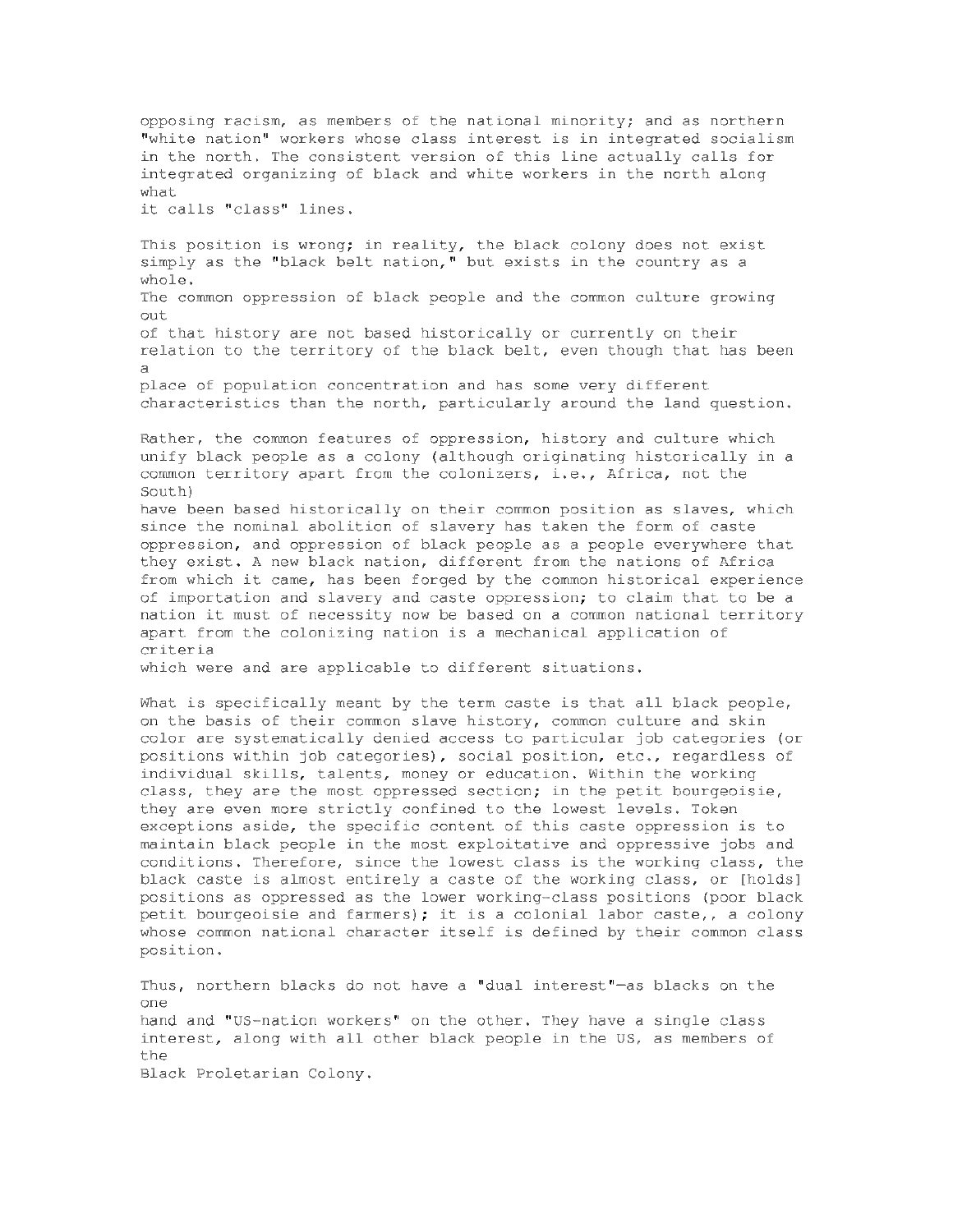### III. The Struggle For Socialist Self-Determination

The struggle of black people—as a colony—is for self-determination, freedom, and liberation from US imperialism. Because blacks have been oppressed and held in an inferior social position as a people, they have a right to decide, organize and act on their common destiny as a people apart from white interference . Black self-determination does not simply apply to determination of their collective political destiny at some future time. It is directly tied to the fact that because all blacks experience oppression in a form that no whites do, no whites are in a position to fully understand and test from their own practice the real situation black people face and the necessary response to it . This is why it is necessary for black people to organize separately and determine their actions separately at each stage of the struggle. It is important to understand the implications of this. It is not legitimate for whites to organizationally intervene in differences among revolutionary black nationalists. It would be arrogant for us to attack any black organization that defends black people and opposes imperialism in practice. But it is necessary to develop a correct understanding of the Black Liberation struggle within our own organization, where an incorrect one will further racist practice in our relations with the black movement. In the history of some external colonies, such as China and Vietnam, the struggle for self-determination has had two stages : (1 ) a united front against imperialism and for New Democracy (which is a joint dictatorship of ant i- colonial classes led by the proletariat, the content of which is a compromise between the interests of the proletariat and nationalist peasants, petit bourgeoisie and national bourgeoisie); and (2) developing out of the new democratic stage, socialism. However, the black liberation struggle in this country will have only one "stage"; the struggle for self-determination will embody within it the struggle for socialism. As Huey P. Newton has said, "In order to be a revolutionary nationalist, you would of necessity have to be a socialist." This is because—given the caste quality of oppression-as-a-people-through-a-common-degree-of-exploitat ion—self determination requires being free from white capitalist exploitation in the form of inferior (lower caste) jobs, housing, schools, hospitals, prices. In addition, only what was or became in practice a socialist program for self-determination—one which addressed itself to reversing this exploitation—could win the necessary active mass support in the "proletarian colony.

The program of a united front for new democracy, on the other hand, would not be as thorough, and so would not win as active and determined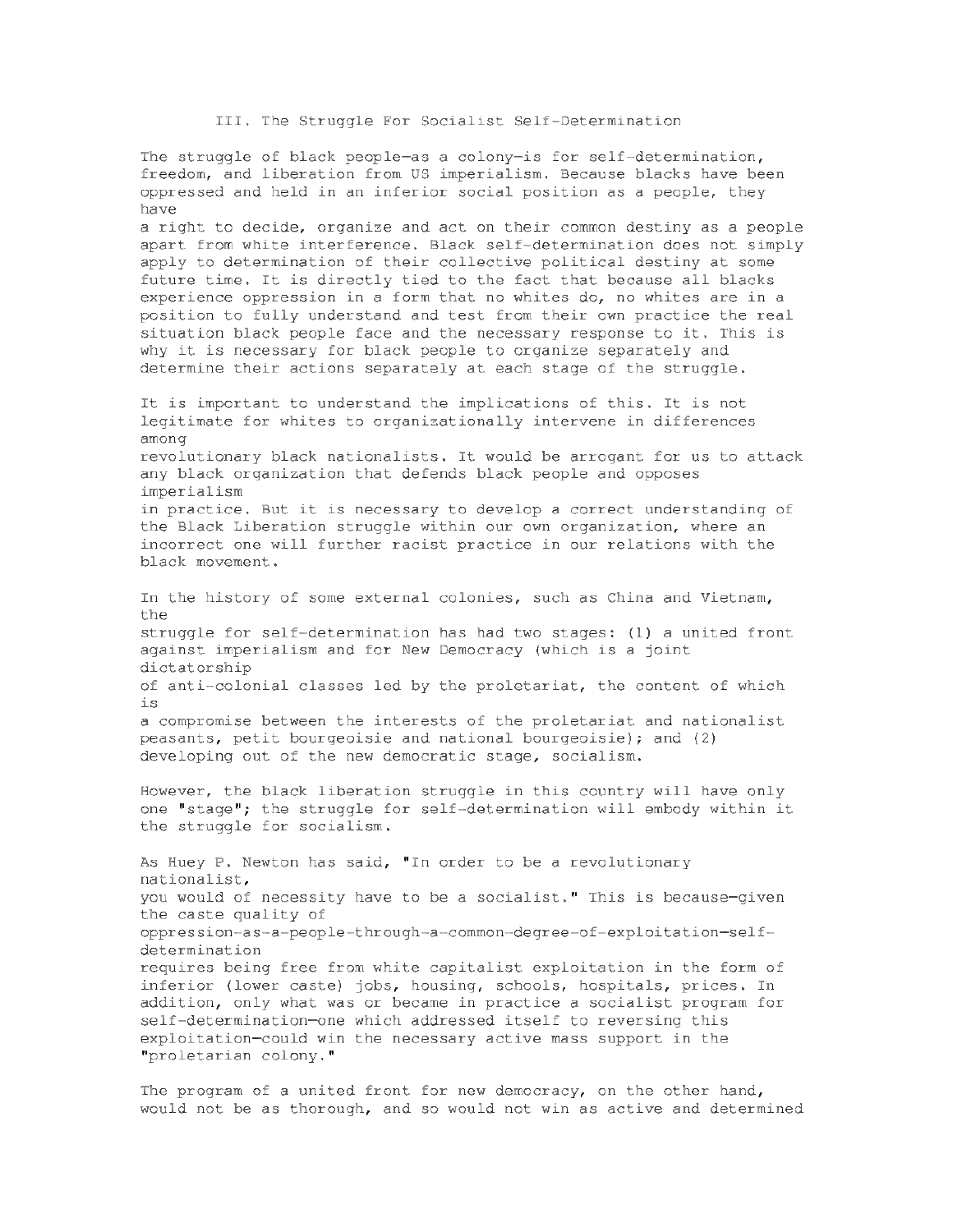support from the black masses. The only reason for having such a front would be where the independent petit bourgeois forces which it would bring in would add enough strength to balance the weakening of proletarian backing. This is not the case: first, because much of the black petit bourgeoisie is actually a "comprador" petit bourgeoisie (like so-called black capitalists who are promoted by the power structure to seem independent but are really agents of white monopoly capital), who would never fight as a class for any real self-determination; and secondly, because many black petit bourgeoisie, perhaps most, while not having a class interest in socialist self-determination, are close enough to the black masses in the oppression and limitations on their conditions that they will support many kinds of self-determination issues, and, especially when the movement is winning, can be won to support full (socialist) self-determination . For the black movement to work to maximize this support from the petit bourgeoisie is correct; but it is in no way a united front where it is clear that the Black Liberation Movement should not and does not modify the revolutionary socialist content of its stand

to win that support

From /New Left Notes/, June 18, 1969

#### IV. Black Liberation Means Revolution

What is the relationship of the struggle for black self-determination  $\overline{a}$ 

the whole worldwide revolution to defeat US imperialism and internationalize its resources toward the goal of creating a classless world-

No black self-determination could be won which would not result in a victory for the international revolution as a whole. The black proletarian colony, being dispersed as such a large and exploited section of the work force, is essential to the survival of imperialism Thus, even if the black liberation movement chose to try to attain self-determination in the form of a separate country (a legitimate part of the right to self-determination), existing side by side with the US, imperialism could not survive if they won it—and so would never give up without being defeated. Thus, a revolutionary nationalist movement could not win without destroying the state power of the imperialists; and it is for this reason that the black liberation movement, as a revolutionary nationalist movement for self-determination, is

automatically in and of itself an inseparable part of the whole revolutionary struggle against US imperialism and for international

However, the fact that black liberation depends on winning the whole revolution does not mean that it depends on waiting for and joining with a mass white movement to do it. The genocidal oppression of black people must be ended, and does not allow any leisure time to wait ; if necessary, black people could win self-determination, abolishing the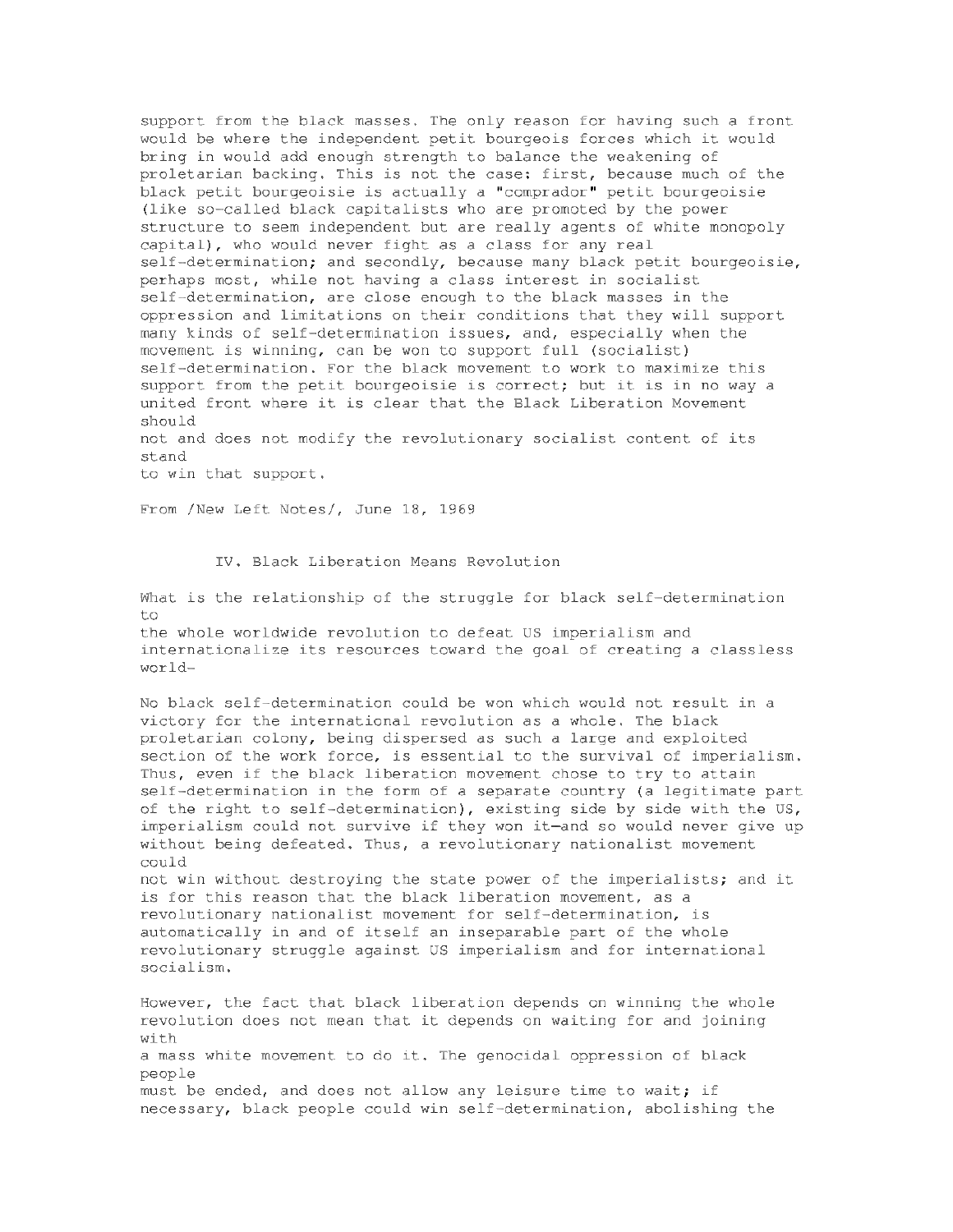whole imperialist system and seizing state power to do it, without this white movement, although the cost among whites and blacks both would be high.

Blacks could do it alone if necessary because of their centralness to the system, economically and geo-militarily, and because of the level ofunity, commitment, and initiative which will be developed in waging a

people's war for survival and national liberation. However, we do not expect that they will have to do it alone, not only because of the international situation, but also because the real interests of masses of oppressed whites in this country lie with the Black Liberation struggle, and the conditions for understanding and fighting for these interests grow with the deepening of the crises. Already, the black liberation movement has carried with it an upsurge of revolutionary consciousness among white youth; and while there are no guarantees, we can expect that this will extend and deepen among all oppressed whites.

To put aside the possibility of blacks winning alone leads to the

position that blacks should wait for whites and are dependent on whites acting for them to win. Yet the possibility of blacks winning alone cannot in the least be a justification for whites failing to shoulder the burden of developing a revolutionary movement among whites. If the first error is racism by holding back black liberation, this would be equally racist by leaving blacks isolated to take on the whole fight and

the whole cost—for everyone

It is necessary to defeat both racist tendencies: (1) that blacks shouldn't go ahead with making the revolution, and (2) that blacks should go ahead alone with making it . The only third path is to build a white movement which will support the blacks in moving as fast as they have to and are able to, and still itself keep up with that black movement enough so that white revolutionaries share the cost and the blacks don't have to do the whole thing alone. Any white who does not follow this third path is objectively following one of the other two (or

both) and is objectively racist.

V. Anti- Imperialist Revolution And The United Front

Since the strategy for defeating imperialism in semi-feudal colonies has two stages , the new democratic stage of a united front to throw out imperialism and then the socialist stage, some people suggest two stages for the US too—one to stop imperialism, the anti-imperialist stage, and another to achieve the dictatorship of the proletariat, the socialist stage. It is no accident that even the proponents of this idea can't tell you what it means. In reality, imperialism is a predatory international stage of capitalism. Defeating imperialism within the US couldn't possibly have the content, which it could in a semi-feudal country, of replacing imperialism with capitalism or new democracy; when imperialism is defeated in the US, it will be replaced by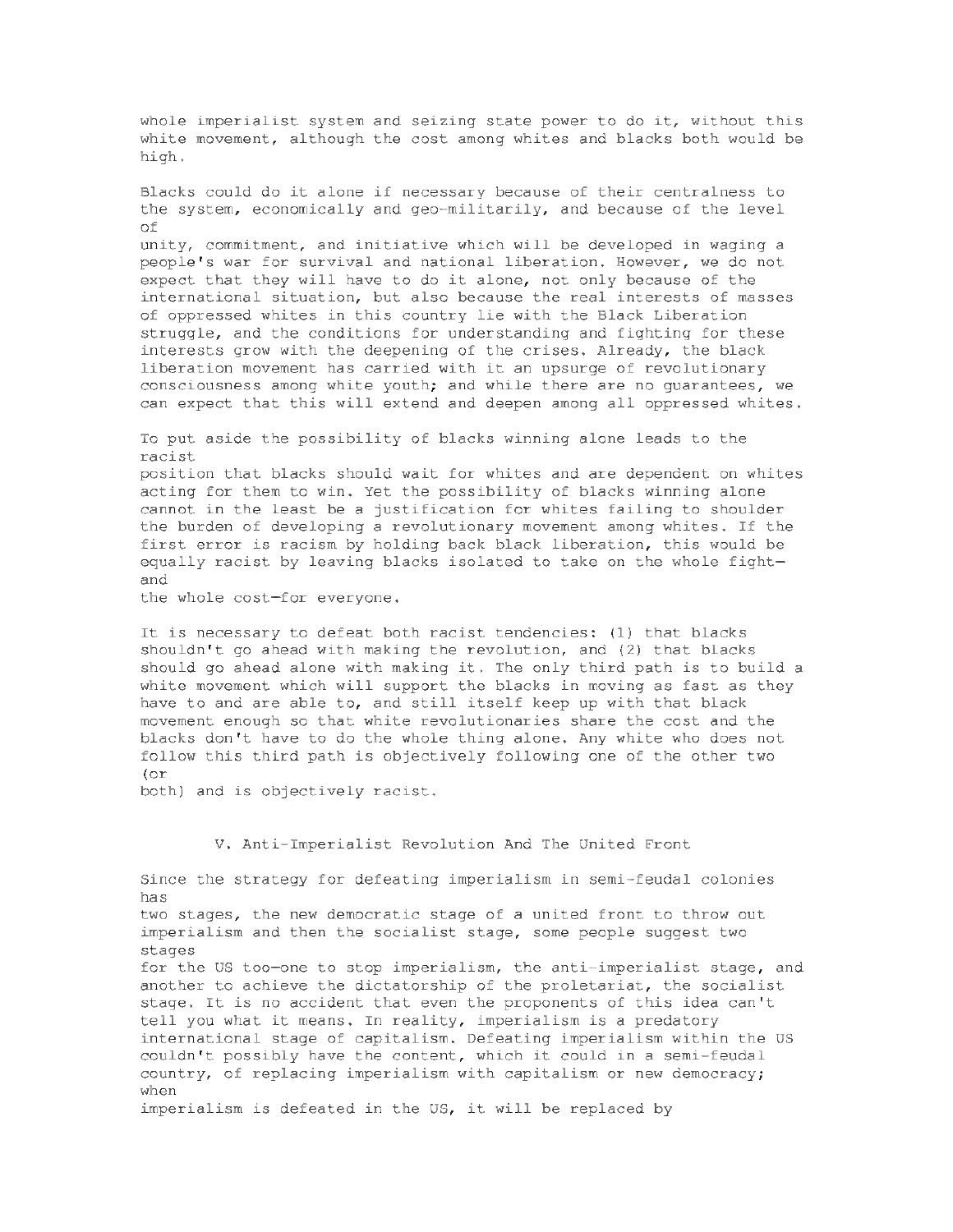socialism-nothing else. One revolution, one replacement process, one socialism—nothing else. One revolution, one replacement process,<br>seizure of state power—the anti-imperialist revolution and the socialist revolution, one and the same stage. To talk of this as two separate stages, the struggle to overthrow imperialism and the struggle for socialist revolution, is as crazy as if Marx had talked about the proletarian socialist revolution as a revolution of two stages, one the overthrow of capitalist state power, and second the establishment o socialist state power

Along with no two stages, there is no united front with the petit bourgeoisie, because its interests as a class aren't for replacing imperialism with socialism. As far as people within this country are concerned, the international war against imperialism is the same task

the socialist revolution, for one overthrow of power here. There i<br>"united front" for socialism here.

One reason people have considered the "united front" idea is the fear that if we were talking about a one-stage socialist revolution we would fail to organize maximum possible support among people, like some petit bourgeoisie, who would fight imperialism on a particular issue, but weren't for revolution, When the petit bourgeoisie's interest is for fighting imperialism on a particular issue, but not for overthrowing it and replacing it with socialism, it is still contributing to revolution to that extent—not to some intermediate thing which is not imperialism and not socialism. Someone not for revolution is not for actually defeating imperialism either, but we still can and should unite with s. But this is not a united front (and we should

not put forth some joint "united front" line with them to the ex of our own politics), because their class position isn't against imperialism as a system. In China, or Vietnam, the petit bourgeoisie's class interests could be for actually winning against imperialism; this was because their task was driving it out, not overthrowing its whole but

of them, throwing it out of the wo overthrowing it.

# VI. International Strategy

What is the strategy of this international revolutionary movement- What are the strategic weaknesses of the imperialists which make it possible for us to win- Revolutionaries around the world are in general agreement on the answer, which Lin Piao describes in the following way:

US imperialism is stronger, but also more vulnerable, than any imperialism of the past. It sets itself against the people of the whole world, including the people of the United States. Its human, military, material and financial resources are far from sufficient for the realization of its ambition of domination over the whole world. US imperialism has further weakened itself by occupying so many places in the world, overreaching itself, stretching its fingers out wide and dispersing its strength, with its rear so far away and its supply lines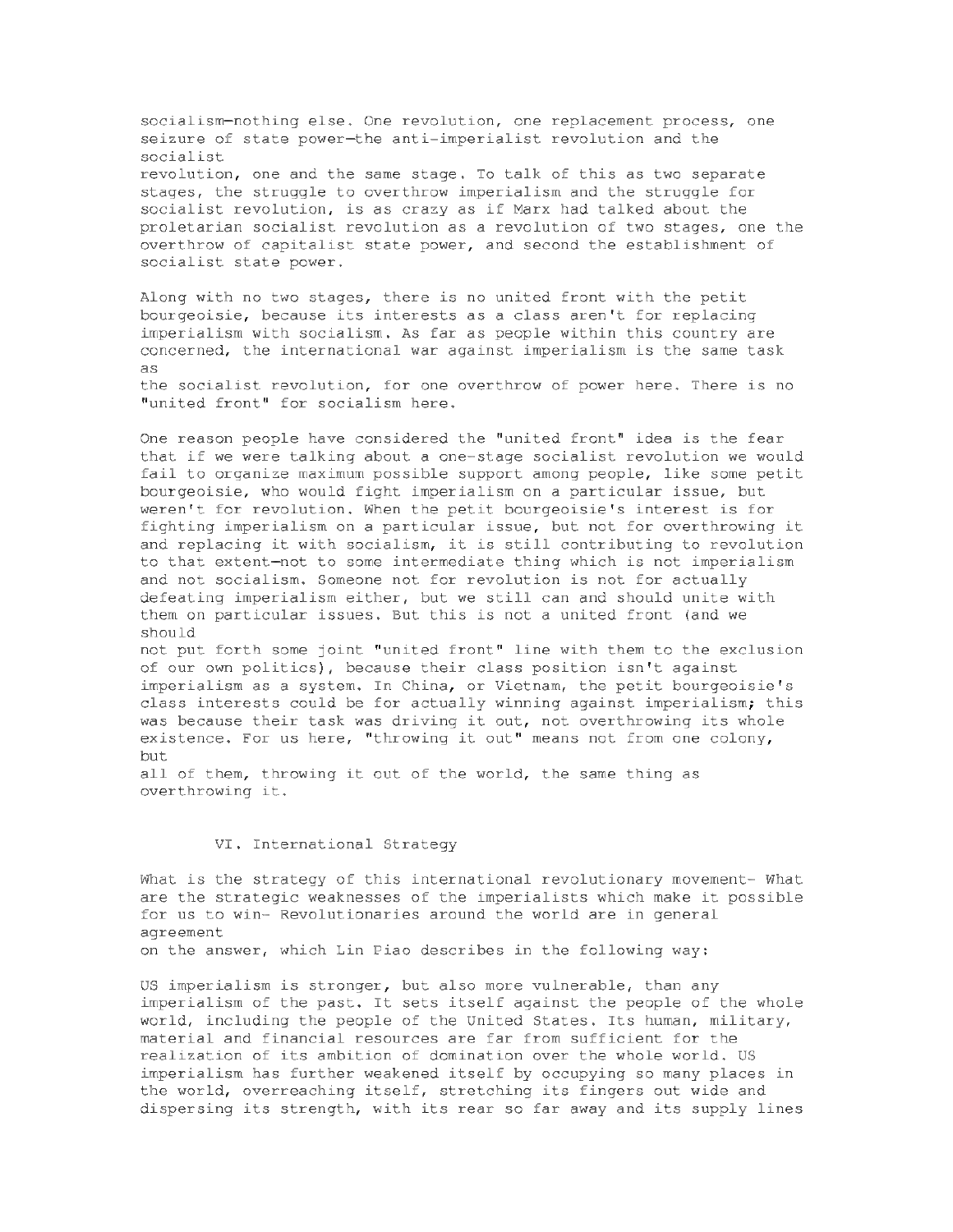so long.

-/Long Live the Victory of People's War/

The strategy which flows from this is what Ché called "creating two. three, many Vietnams"-to mobilize the struggle so sharply in so many places that the imperialists cannot possibly deal with it all. Since it is essential to their interests, they will try to deal with it all, and will be defeated and destroyed in the process.

1 defining and implementing this strategy, it is clear that the inguard (that is, the section of the people who are in the forefront

uggle and whose c f the revolution) of the "American Revolution" is the wo and

oppressed peoples of the colonies of Asia, Africa and Latin America. Because of the level of special oppression of black people as a colony, they reflect the interests of the oppressed people of the world from within the borders of the United States; they are part of the Third World and part of the international revolutionary vanguard.

The vanguard role of the Vietnamese and other Third World countries in defeating US imperialism has been clear to our movement for some time What has not been so clear is the vanguard role black people have played, and continue to play, in the development of revolutionary consciousness and struggle within the United States. Criticisms of the black liberation struggle as being "reactionary" or of black organizations on campus as being conservative or "racist" very often express this lack of understanding. These ideas are incorrect and must be defeated if a revolutionary movement is going to be built among whites

The black colony, due to its particular nature as a slave colony, never adopted a chauvinist identification with America as an imperialist power, either politically or culturally. Moreover, the history of black people in America has consistently been one of the greatest overall repudiations of and struggle against the state. From the slave ships from Africa to the slave revolts, the Civil War, etc., black people have

been waging a struggle for survival and liberation . In the history of our own movement this has also been the case: the civil rights struggles, initiated and led by blacks in the South; the rebellions beginning with Harlem in 1964 and Watts in 1965 through Detroit and Newark in 1967; the campus struggles at all-black schools in the South and struggles led by blacks on campuses all across the country . As it  $i.e.$ 

the blacks—along with the Vietnamese and other Third World people—who are most oppressed by US imperialism, their class interests are most solidly and resolutely committed to waging revolutionary struggle through to its completion. Therefore it is no surprise that time and again, in both political content and level of consciousness and militancy, it has been the black liberation movement which has upped the

ante and defined the terms of the struggle.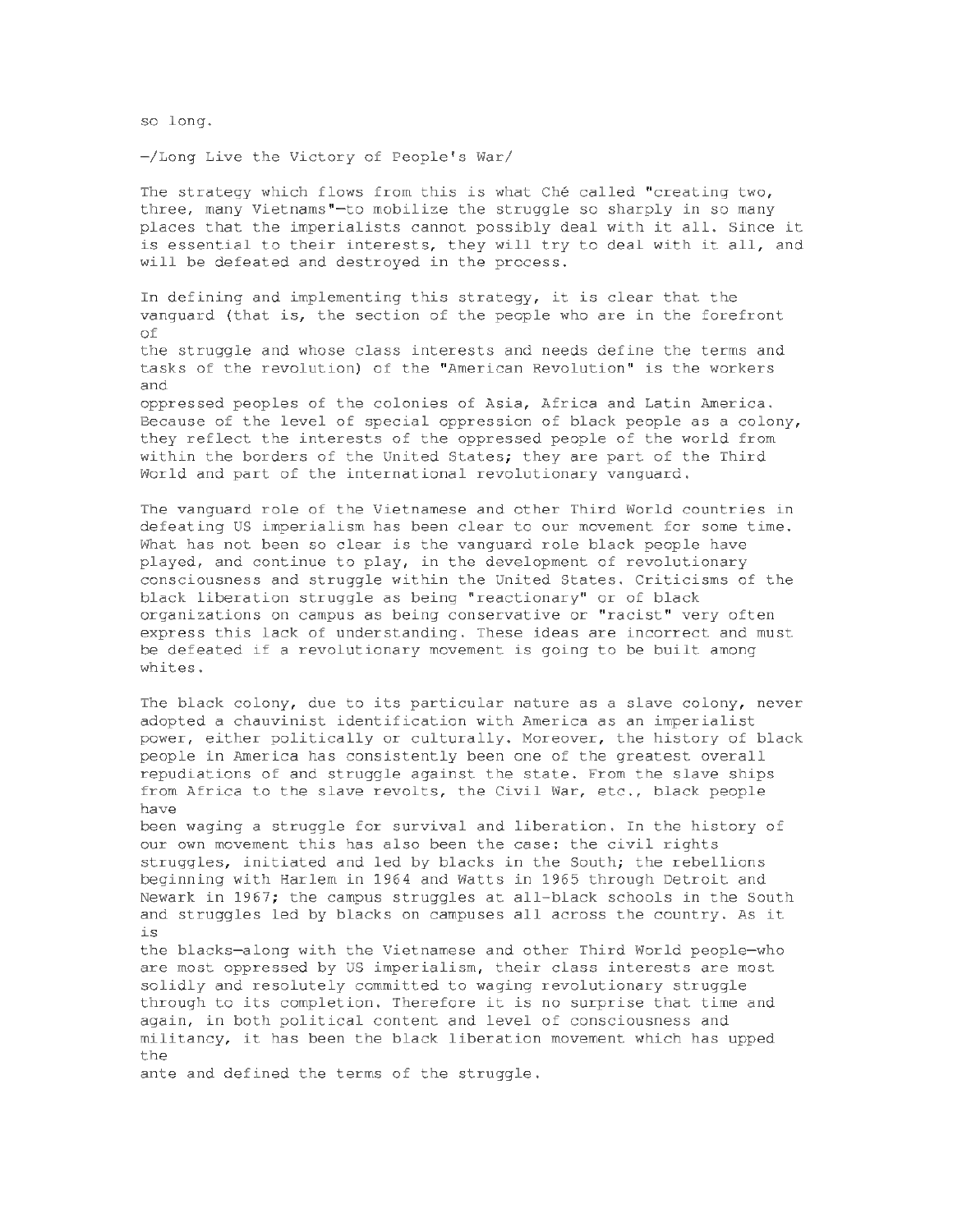What is the relationship of this "black vanguard" to the "many Vietnams" around the world- Obviously this is an example of our strategy that different fronts reinforce each other. The fact that the Vietnamese are winning weakens the enemy, advancing the possibilities for the black struggle, etc. But it is important for us to understand that the interrelationship is more than this. Black people do not simply<br>"choose" to intensify their struggle because they want to help the Vietnamese, or because they see that Vietnam heightens the possibilities for struggle here. The existence of any one Vietnam, especially a winning one, spurs on others not only through consciousness and choice, but through need, because it is a political and economic, as well as military, weakening of capitalism, and this means that to compensate, the imperialists are forced to intensify their oppression of other people. Thus the loss of China and Cuba and the loss now of Vietnam not only encourages other oppressed peoples (such as the blacks) by showing what the alternative is and that it can be won, but also costs the imperialists billions of dollars which they then have to take out of the oppression of these other peoples. Within this country increased oppression falls heavier on the most oppressed sections of the population, so that the condition of all workers is worsened through rising taxes, inflation and the fall of real wages, and speedup. But this increased oppression falls heaviest on the most oppressed, such as poor white workers and, especially, the blacks, for example through the collapse of state services like schools, hospitals and welfare, which naturally hits the hardest at those most dependent on them This deterioration pushes people to fight harder to even try to maintain their present level . The more the ruling class is hurt in Vietnam, the harder people will be pushed to rebel and to fight for reforms. Because there exist successful models of revolution in Cuba, Vietnam, etc., these reform struggles will provide a continually larger and stronger base for revolutionary ideas. Because it needs to maximize profits by denying the reforms, and is aware that these conditions and reform struggles will therefore lead to revolutionary consciousness, the ruling class will see it more and more necessary to come down on any motion at all, even where it is not yet highly organized or conscious. It will come down faster on black people, because their oppression is increasing fastest, and this makes their rebellion most thorough and most dangerous, and fastest growing. It is because of this that the vanguard character and role of the black liberation struggle will be increased and intensified, rather than being increasingly equal to and merged into the situation and rebellion of oppressed white working people and vouth. The crises of imperialism (the existence of Vietnam and especially that it's winning) will therefore create a "Black Vietnam" within the US. Given that black self-determination would mean fully crushing the power

of the imperialists, this "Vietnam" has certain different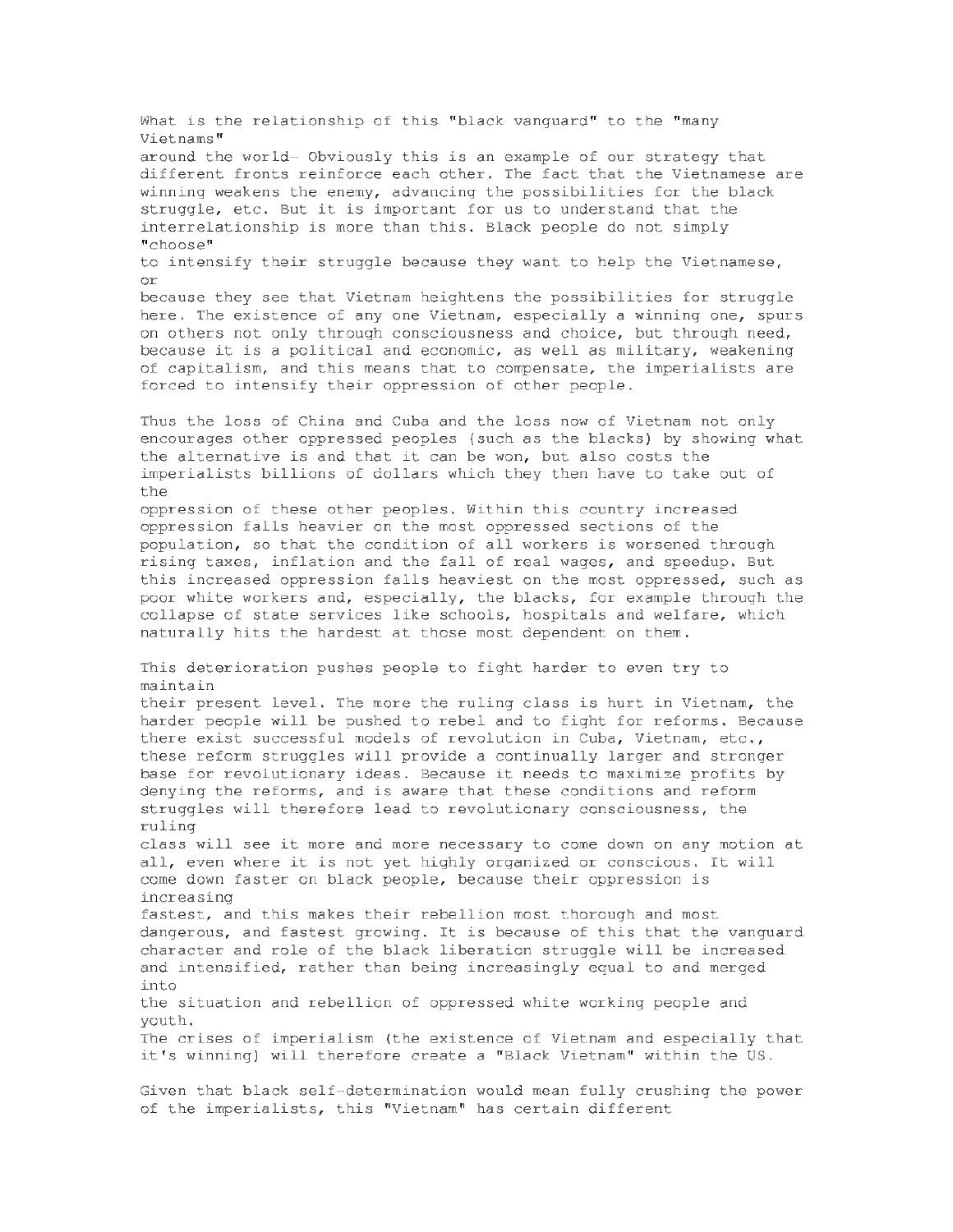characteristics than the external colonial wars. The imperialists will never "get out of the US" until their total strength and every resource they can bring to bear has been smashed; so the Black Vietnam cannot win without bringing the whole thing down and winning for everyone. This means that this war of liberation will be the most protracted and hardest fought of all. It is in this context that the question of the South must be dealt with again, not as a question of whether or not the black nation, black colony, exists there, as opposed to in the North as well, but rather as a practical question of strategy and tactics: Can the black liberation struggle—the struggle of all blacks in the country—gain advantage in the actual war of liberation by concentrating on building base areas in the South in territory with a concentration of black population-This is very clearly a different question than that of "where the colony is, " and to this question the "yes" answer is an important possibility. If the best potential for struggle in the South were realized, it is fully conceivable and legitimate that the struggle there could take on the character of a fight for separation; and any victories won in that direction would be important gains for the national liberation of the colony as a whole . However, because the colony is dispersed over the whole country, and not just located in the black belt, winning still means the power and liberation of blacks in the whole country. Thus, even the winning of separate independence in the South would still be one step toward self-determination, and not equivalent to winning it; which, because of the economic position of the colony as a whole, would still require overthrowing the state power of the imperialists, taking over production and the whole economy and power, etc VII. The Revolutionary Youth Movement: Class Analysis The revolutionary youth movement program was hailed as a transition

strategy, which explained a lot of our past work and pointed to new directions for our movement. But as a transition to what- What was our overall strategy- Was the youth movement strategy just an organizational strategy because SDS is an organization of youth and we can move best with other young people-

We have pointed to the vanguard nature of the black struggle in this country as part of the international struggle against American imperialism, and the impossibility of anything but an international strategy for winning. Any attempt to put forth a strategy which, despite

internationalist rhetoric, assumes a purely internal development to the class struggle in this country, is incorrect. The Vietnamese (and the Uruquayans and the Rhodesians) and the blacks and Third World peoples in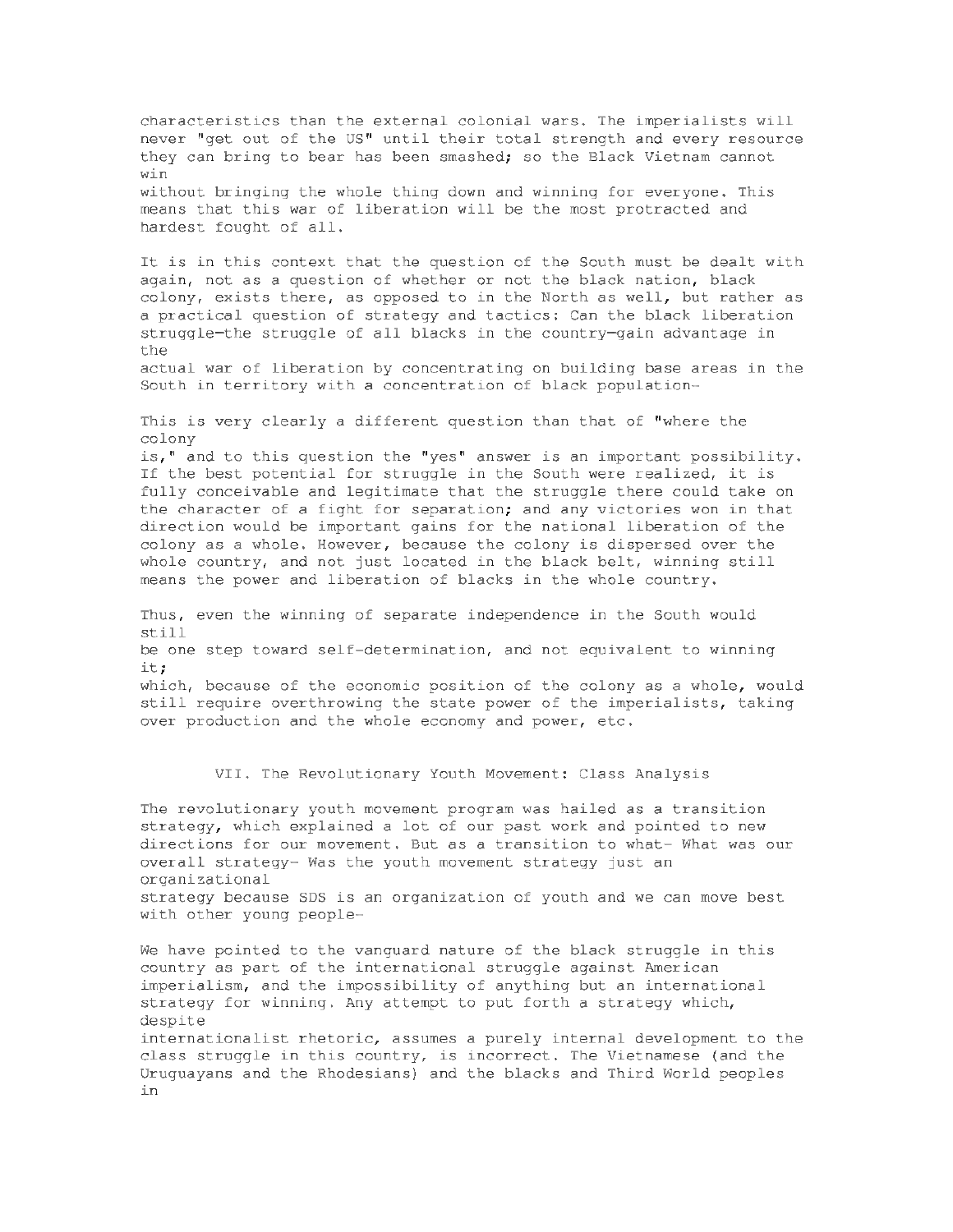this country will continue to set the terms for class struggle in America.

In this context, why an emphasis on youth- Why should young people be willing to fight on the side of Third World peoples- Before dealing with this question about youth, however, there follows a brief sketch of the main class categories in the white mother country which we think are important, and [which] indicate our present estimation of their respective class interests (bearing in mind that the potential for various sections to understand and fight for the revolution will vary according to more than just their real class interests).

Most of the population is of the working class, by which we mean not simply industrial or production workers, nor those who are actually working, but the whole section of the population which doesn't own productive property and so lives off of the sale of its labor power This is not a metaphysical category either in terms of its interests, the role it plays, or even who is in it, which very often is difficult to determine.

As a whole, the long-range interests of the non-colonial sections of the

working class lie with overthrowing imperialism, with supporting self-determination for the oppressed nations (including the black colony), with supporting and fighting for international socialism. However, virtually all of the white working class also has short-range privileges from imperialism, which are not false privileges but very real ones which give them an edge of vested interest and tie them to a certain extent to the imperialists, especially when the latter are in a relatively prosperous phase . When the imperialists are losing their empire, on the other hand, these short-range privileged interests are seen to be temporary (even though the privileges may be relatively greater over the faster- increasing emiseration of the oppressed peoples) . The long-range interests of workers in siding with the oppressed peoples are seen more clearly in the light of imperialism's impending defeat. Within the whole working class, the balance of anti-imperialist class interests with white mother country short-term privilege varies greatly

First, the most oppressed sections of the mother country working class have interests most clearly and strongly ant i- imperialist . Who are the most oppressed sections of the working class- Millions of whites who have as oppressive material conditions as the blacks, or almost so: especially poor southern white workers: the unemployed or semiemployed,

or those employed at very low wages for long hours and bad conditions, who are non-unionized or have weak unions; and extending up to include much of unionized labor which has it a little better off but still is heavily oppressed and exploited. This category covers a wide range and includes the most oppressed sections not only of production and service workers but also some secretaries, clerks, etc. Much of this category gets some relative privileges (i.e. benefits) from imperialism, which constitute some material basis for being racist or pro-imperialist; but overall it is itself directly and heavily oppressed, so that in addition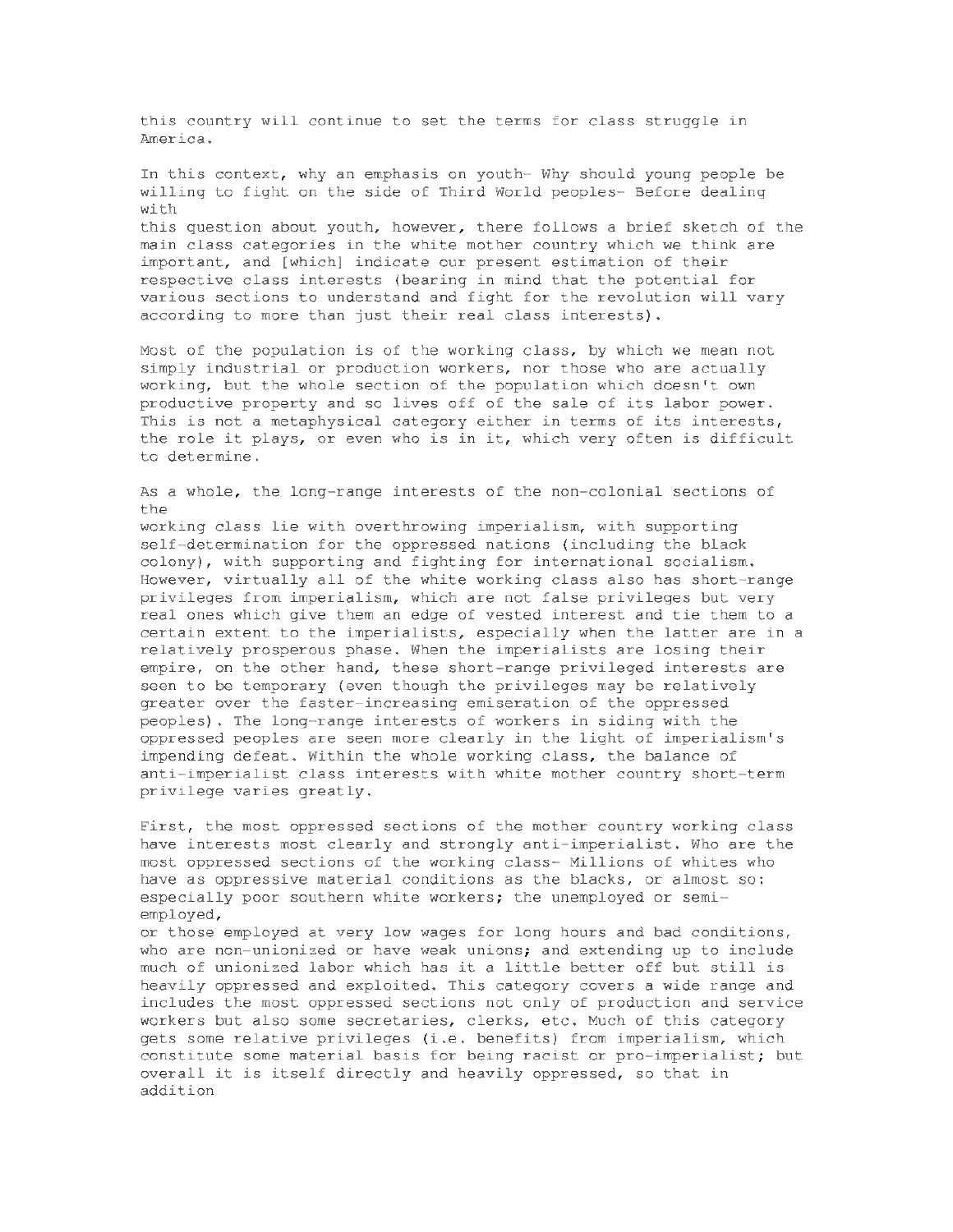to its long-range class interest on the side of the people of the world, its immediate situation also constitutes a strong basis for sharpening the struggle against the state and fighting through to revolution Secondly, there is the upper strata of the working class. This is also an extremely broad category, including the upper strata of unionized skilled workers and also most of the "new working class" of proletarianized or semi-proletarianized "intellect workers . " There is  $n<sub>0</sub>$ clearly marked dividing line between the previous section and this one; our conclusions in dealing with "questionable" strata will in any event have to come from more thorough analysis of particular situations. The long-range class interests of this strata, like the previous section of more oppressed workers, are for the revolution and against imperialism. However, it is characterized by a higher level of privilege relative to the oppressed colonies, including the blacks, and relative to more oppressed workers in the mother country; so that there is a strong material basis for racism and loyalty to the system. In a revolutionary situation, where the people's forces were on the offensive and the ruling class was clearly losing, most of this upper strata of the working class will be winnable to the revolution, while at least some sections of it will probably identify their interests with imperialism till the end and oppose the revolution (which parts do which will have to do with more variables than just the particular level of privilege) The further development of the situation will clarify where this section will go, although it is clear that either way we do not put any emphasis on reaching older employed workers from this strata at this time. The exception is where they are important to the black liberation struggle, the Third World, or the youth movement in particular situations, such as with teachers, hospital technicians, etc., in which cases we must fight particularly hard to organize them around a revolutionary line of full support for black liberation and the international revolution against USimperialism. This is crucial because the privilege of this section of the working class has provided and will provide a strong material basis for national chauvinist and social democratic ideology within the movement , such as anti-internationalist concepts of "student power" and "workers control." Another consideration in understanding the interests of this segment is that, because of the way it developed and how its skills and its privileges were "earned over time, "the differential between the position of youth and older workers is in many ways greater for this section than any other in the population . We should continue tosee it as important to build the revolutionary youth movement among the youth of this strata. Thirdly, there are "middle strata" who are not petit bourgeoisie, who may even technically be upper working class, but who are so privileged

and tightly tied to imperialism through their job roles that they are agents of imperialism. This section includes management personnel, corporate lawyers, higher civil servants, and other government agents, army officers, etc. Because their job categories require and promote a close identification with the interests of the ruling class, these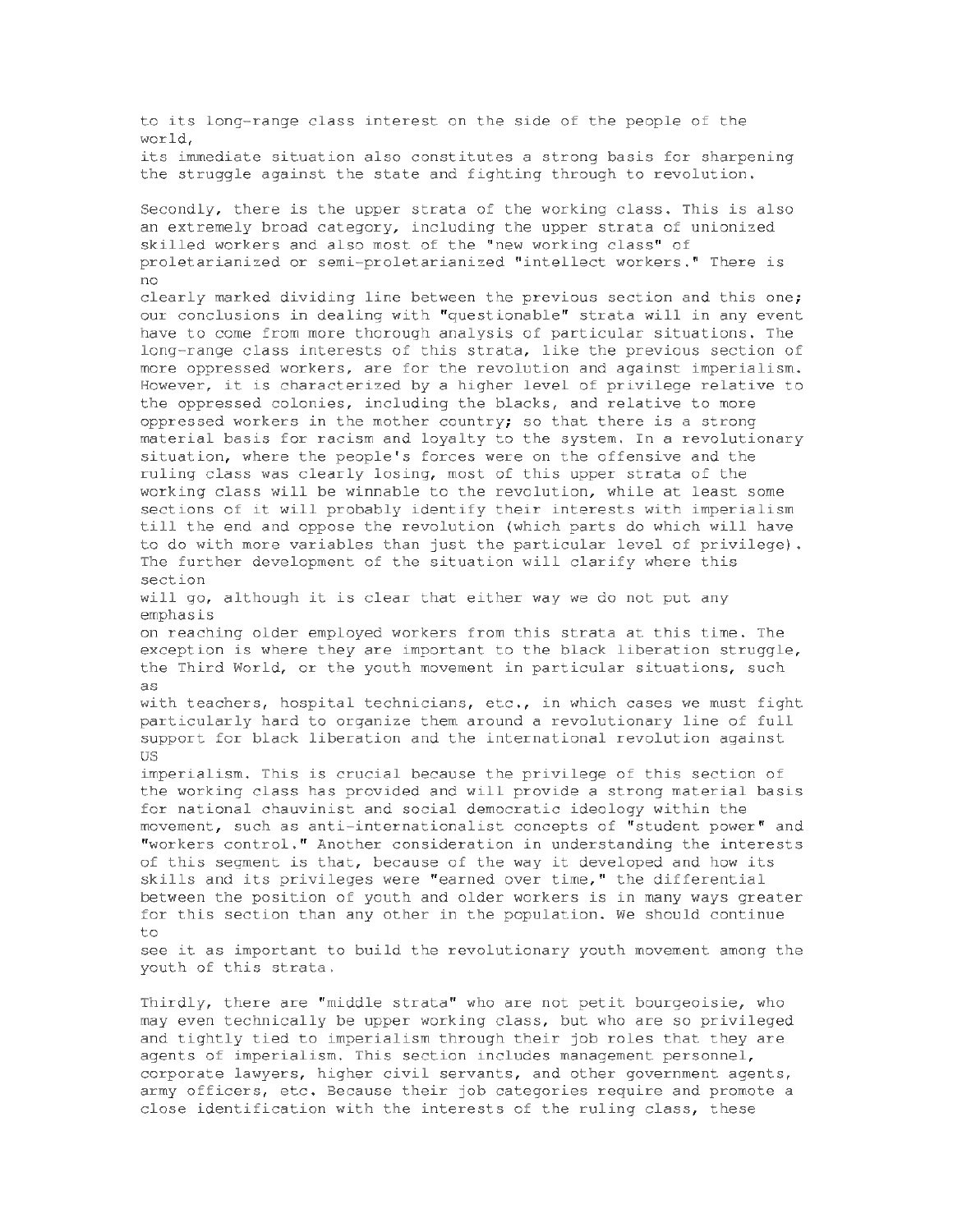strata are enemies of the revolution.

Fourthly, and last among the categories we 're going to deal with, is the

petit bourgeoisie. This class is different from the middle level described above in that it has the independent class interest which is opposed to both monopoly power and to socialism. The petit bourgeoisie consists of small capital—both business and farms—and self-employed tradesmen and professionals (many professionals work for monopoly capital, and are either the upper level of the working class or in the dent class interests-anti-monopoly capital, but for capitalism rather than socialism—gives it a political character of some opposition to "big

government, " like its increased spending and taxes and its totalitarian extension of its control into every aspect of life, and to "big labor, " which is at this time itself part of the monopoly capitalist power structure. The direction which this opposition takes can be reactionary or reformist. At this time the reformist side of it is very much mitigated by the extent to which the independence of the petit bourgeoisie is being undermined. Increasingly, small businesses are becoming extensions of big ones, while professionals and self-employed tradesmen less and less sell their skills on their own terms and become regular employees of big firms. This tendency does not mean that the reformist aspect is not still present; it is, and there are various issues, like withdrawing from a losing imperialist war, where we could get support from them. On the question of imperialism as a system, however, their class interests are generally more for it than for overthrowing it, and it will be the deserters from their class who stay with us.

# VIII. Why A Revolutionary Youth Movement-

In terms of the above analysis , most young people in the US are part of the working class. Although not yet employed, young people whose parents

sell their labor power for wages, and more important who themselves expect to do the same in the future—or go into the army or be unemployed-are undeniably members of the working class. Most kids are well aware of what class they are in, even though they may not be very scientific about it. So our analysis assumes from the beginning that youth struggles are, by and large, working-class struggles . But why the focus now on the struggles of working-class youth rather than on the working class as a whole-

The potential for revolutionary consciousness does not always correspond to ultimate class interest, particularly when imperialism is relatively prosperous and the movement is in an early stage. At this stage, we see working-class youth as those most open to a revolutionary movement sides with the struggles of Third World people; the following is an attempt to explain a strategic focus on youth for SDS

In general, young people have less stake in a society (no family, fewer debts, etc.), are more open to new ideas (they have not been brainwashed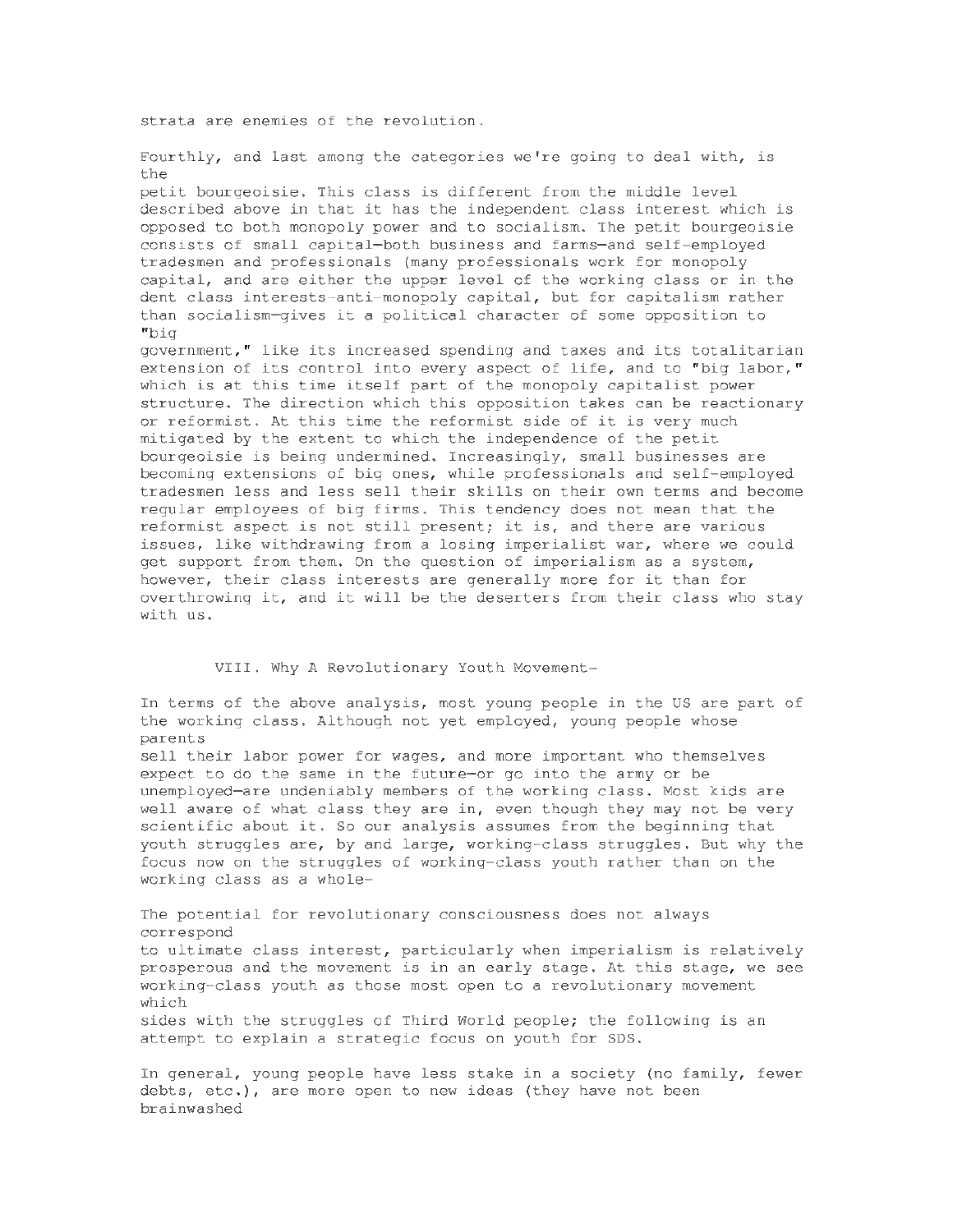for so long or so well), and are therefore more able and willing to move in a revolutionary direction. Specifically in America, young people<br>have grown up experiencing the crises in imperialism. They have grown up along with a developing black liberation movement, with the liberation of Cuba, the fights for independence in Africa and the war in Vietnam. Older people grew up during the fight against fascism, during the Cold War, the smashing of the trade unions, McCarthy, and a period during which real wages consistently rose-since 1965 disposable real income has decreased slightly, particularly in urban areas where inflation and increased taxation have bitten heavily into wages. This crisis in imperialism affects all parts of the society . America has had to militarize to protect and expand its empire; hence the high draft calls and the creation of a standing army of three and a half million, an army which still has been unable to win in Vietnam. Further, the huge defense expenditures—required for the defense of the empire and at the same time a way of making increasing profits for the defense industries—have gone hand in hand with the urban crisis around welfare, the hospitals, the schools, housing, air and water pollution. The State cannot provide the services it has been forced to assume responsibility for, and needs to increase taxes and to pay its growing debts while it cuts services and uses the pigs to repress protest. The private sector of the economy can't provide jobs, particularly unskilled jobs. The expansion of the defense and education industries by the State since World War II is in part an attempt to pick up the slack, though the inability to provide decent wages and working conditions for "public" jobs is more and more  $\mathbf{a}$ problem. As imperialism struggles to hold together this decaying social fabric, it inevitably resorts to brute force and authoritarian ideology. People, especially young people, more and more find themselves in the iron grip of authoritarian institutions. Reaction against the pigs or teachers in the schools, welfare pigs or the army, is generalizable and extends beyond the particular repressive institution to the society and the State as a whole. The legitimacy of the State is called into question for the first time in at least 30 years, and the anti-authoritarianism which characterizes the youth rebellion turns into rejection of the State, a refusal to be socialized into American society. Kids used to try to beat the system from inside the army or from inside the schools; now they desert from the army and burn down the schools The crisis in imperialism has brought about a breakdown in bourgeois social forms, culture and ideology. The family falls apart, kids leave home, women begin to break out of traditional "female" and "mother" roles . There develops a "generation gap" and a "youth problem. " Our heroes are no longer struggling businessmen, and we also begin to reject

the ideal career of the professional and look to Mao, Chef, the Panthers, the Third World, for our models, for motion. We reject the elitist, technocratic bullshit that tells us only experts can rule, and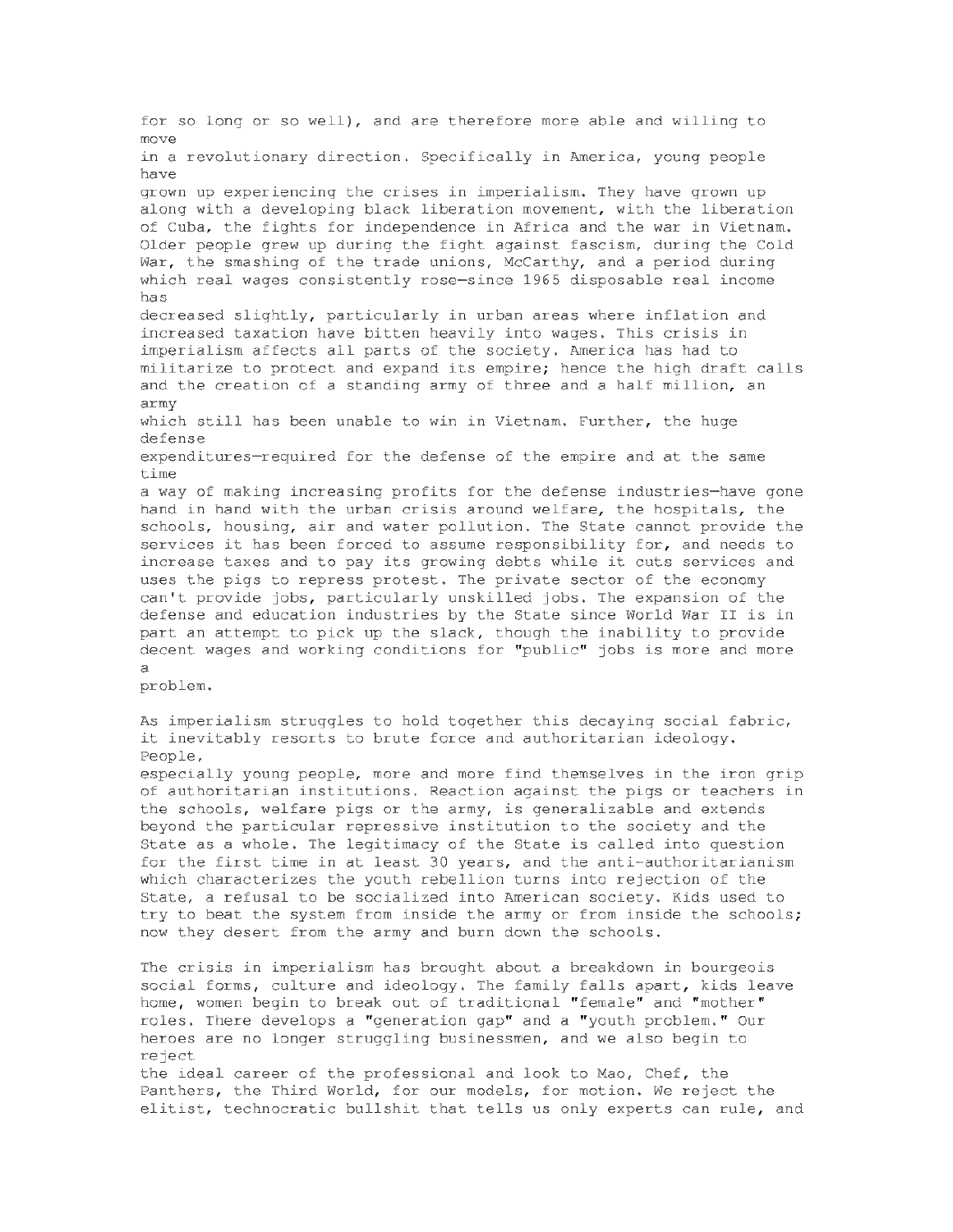look instead to leadership from the people's war of the Vietnamese. Chuck Berry, Elvis, the Temptations brought us closer to the "people's culture" of Black America. The racist response to the civil rights movement revealed the depth of racism in America, as well as the impossibility of real change through American institutions. And the war against Vietnam is not "the heroic war against the Nazis"; it's the big lie, with napalm burning through everything we had heard this country stood for. Kids begin to ask questions: Where is the Free World- And  $whn$ 

do the pigs protect at home-

The breakdown in bourgeois culture and concomitant anti-<br>authoritarianism is fed by the crisis in imperialism, but also in turn feeds that crisis, exacerbates it so that people no longer merely want the plastic '50s restored, but glimpse an alternative (like inside the Columbia buildings) and begin to fight for it. We don't want teachers to be more kindly cops; we want to smash cops, and build a new life.

Photo 2 Bernardine Dohrn announces the expulsion of PL from SDS,

The contradictions of decaving imperialism fall hardest on youth in four

distinct areas-the schools, jobs, the draft and the army, and the pigs and the courts. (A) In jail-like schools, kids are fed a mish-mash of racist, male chauvinist, anti-working class, anti-communist lies while being channeled into job and career paths set up according to the priorities of monopoly capital. At the same time, the State is becoming increasingly incapable of providing enough money to keep the schools going at all. (B) Youth unemployment is three times average unemployment. As more jobs are threatened by automation or the collapse of specific industries, unions act to secure jobs for those already employed. New people in the labor market can't find jobs, job stability is undermined (also because of increasing speed-up and more intolerable safety conditions) and people are less and less going to work in the same shop for 40 years. And, of course, when they do find jobs, young people get the worst ones and have the least seniority. (C) There are now two and a half million soldiers under thirty who are forced to police the world, kill and be killed in wars of imperialist domination. And (D) as a "youth problem" develops out of all this, the pigs and courts enforce curfews, set up pot busts, keep people off the streets, and repress any youth motion whatsoever.

In all of this, it is not that life in America is toughest for vouth or that they are the most oppressed. Rather, it is that young people are hurt directly-and severely-by imperialism. And, in being less tightly tied to the system, they are more "pushed" to join the black liberation struggle against US imperialism. Among young people there is less of a material base for racism-they have no seniority, have not spent 20 vears

securing a skilled job (the white monopoly of which is increasingly challenged by the black liberation movement), and aren't just about to pay off a 25-year mortgage on a house which is valuable because it's located in a white neighborhood.

While these contradictions of imperialism fall hard on all youth, they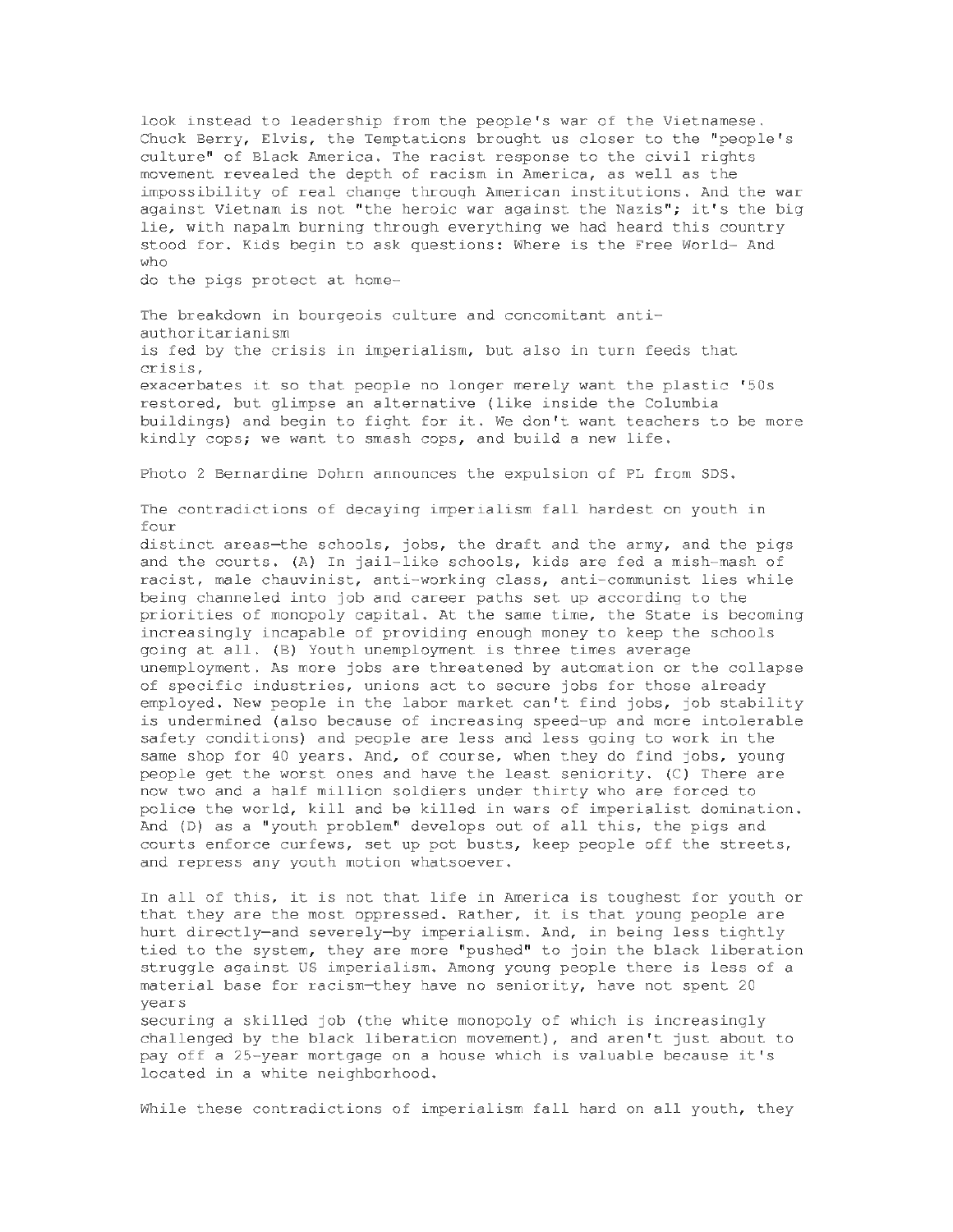fall hardest on the youth of the most oppressed (least privileged) sections of the working class. Clearly these youth have the greatest material base for struggle. They are the ones who most often get drafted, who get the worst jobs if they get any, who are most abused by the various institutions of social control, from the army to decaying schools, to the pigs and the courts. And their day-to-day existence indicates a potential for militancy and toughness . They are the people whom we can reach who at this stage are most ready to engage in militant

revolutionary struggle.

The point of the revolutionary youth movement strategy is to move from  $\overline{a}$ predominant student elite base to more oppressed (less privileged) working-class youth as a way of deepening and expanding the revolutionary youth movement—not of giving up what we have gained, not giving up our old car for a new Dodge. This is part of a strategy to reach the entire working class to engage in struggle against imperialism; moving from more privileged sections of white workingclass youth to more oppressed sections to the entire working class as a whole, including importantly what has classically been called the industrial proletariat. But this should not be taken to mean that there is a magic moment, after we reach a certain percentage of the working class, when all of a sudden we become a working-class movement . We are already that if we put forward internationalist proletarian politics . We also don ' have to wait to become a revolutionary force. We mu become a revolutionary force. We must be a<br>evolutionary force from the beginning, not movement which takes issues to some mystical group-"THE PEOPLE"-who will make the revolution. We must be a revolutionary movement of people un the necessity to reach more people, all working people, as revolution The above arguments make it clear that it is both important and possible to reach young people wherever they are—not only in the shops, but also in the schools, in the army and in the streets—so as to recruit them to

fight on the side of the oppressed peoples of the world. Young people will be part of the International Liberation Army. The necessity to build this International Liberation Army in America leads to certain priorities in practice for the revolutionary youth movement which we should begin to apply this summer. ...

IX. Imperialism Is The Issue

The Communists are distinguished from the other working-class parties bv only: 1. In the national struggles of the proletar only: 1. In the national struggles of the proletariat of differen<br>ries, they point out and bring to the front the common interests of the entire proletariat, independently of all nationality. 2. In the various stages of development which the struggle of the working-class against the bourgeoisie has to pass through, they always and everywhere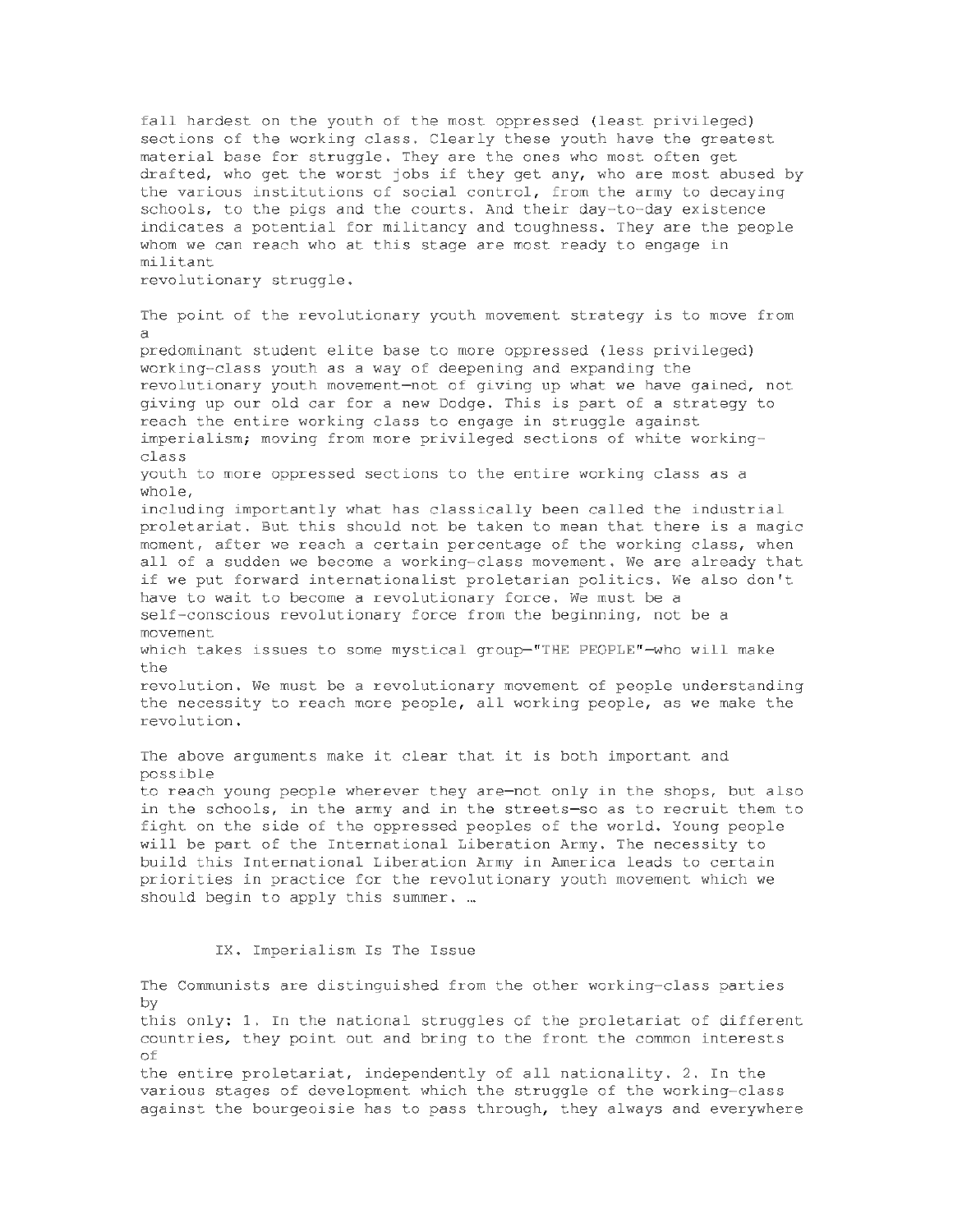represent the interests of the movement as a whole."

-Communist Manifesto

How do we reach youth; what kinds of struggles do make a revolution- What we have tried to lay out so far is the political content of the consciousness which we want to extend and develop as a mass consciousness: the necessity to build our power as part of the whole international revolution to smash the state power of the imperialists and build socialism. Besides consciousness of this task,  $\alpha$ must involve masses of people in accomplishing it. Yet we are faced  $w_i$ i th a situation in which almost all of the people whose interests are served by these goals, and who should be, or even are, sympathetic to revolution, neither understand the specific tasks involved in making a revolution nor participate in accomplishing them. On the whole, people don't join revolutions just because revolutionaries tell them to. The oppression of the system affects people in particular ways, and the development of political consciousness and participation begins with particular problems, which turn into issues and struggles. We must transform people's everyday problems, and the issues and struggles growing out of them, into revolutionary consciousness, active and conscious opposition to racism and imperialism. This is directly counterposed to assuming that struggles around immediate issues will lead naturally over time to struggle against imperialism, It has been arqued that since people's oppression is due  $\overline{a}$ imperialism and racism, then any struggle against immediate oppression is "objectively anti-imperialist," and the development of the fight against imperialism is a succession of fights for reforms. This error is classical economism. A variant of this argument admits that this position is often wrong, but. suggests that since imperialism is collapsing at this time, fights for reforms become "objectively anti-imperialist," At this stage of imperialism there obviously will be more and more struggles for the improvement of material conditions, but that is no quarantee of

On the one hand, if we, as revolutionaries, are capable of understanding the necessity to smash imperialism and build socialism, then the masses of people who we want to fight along with us are capable of that understanding. On the other hand, people are brainwashed and at present don't understand it; if revolution is not raised at every opportunity, then how can we expect people to see it in their interests, or to undertake the burdens of revolution- We need to make it clear from the very beginning that we are about revolution. But if we are so careful to avoid the dangers of reformism, how do we relate to particular reform

struggles- We have to develop some sense of how to relate each

increasing internationalist proletarian consciousness.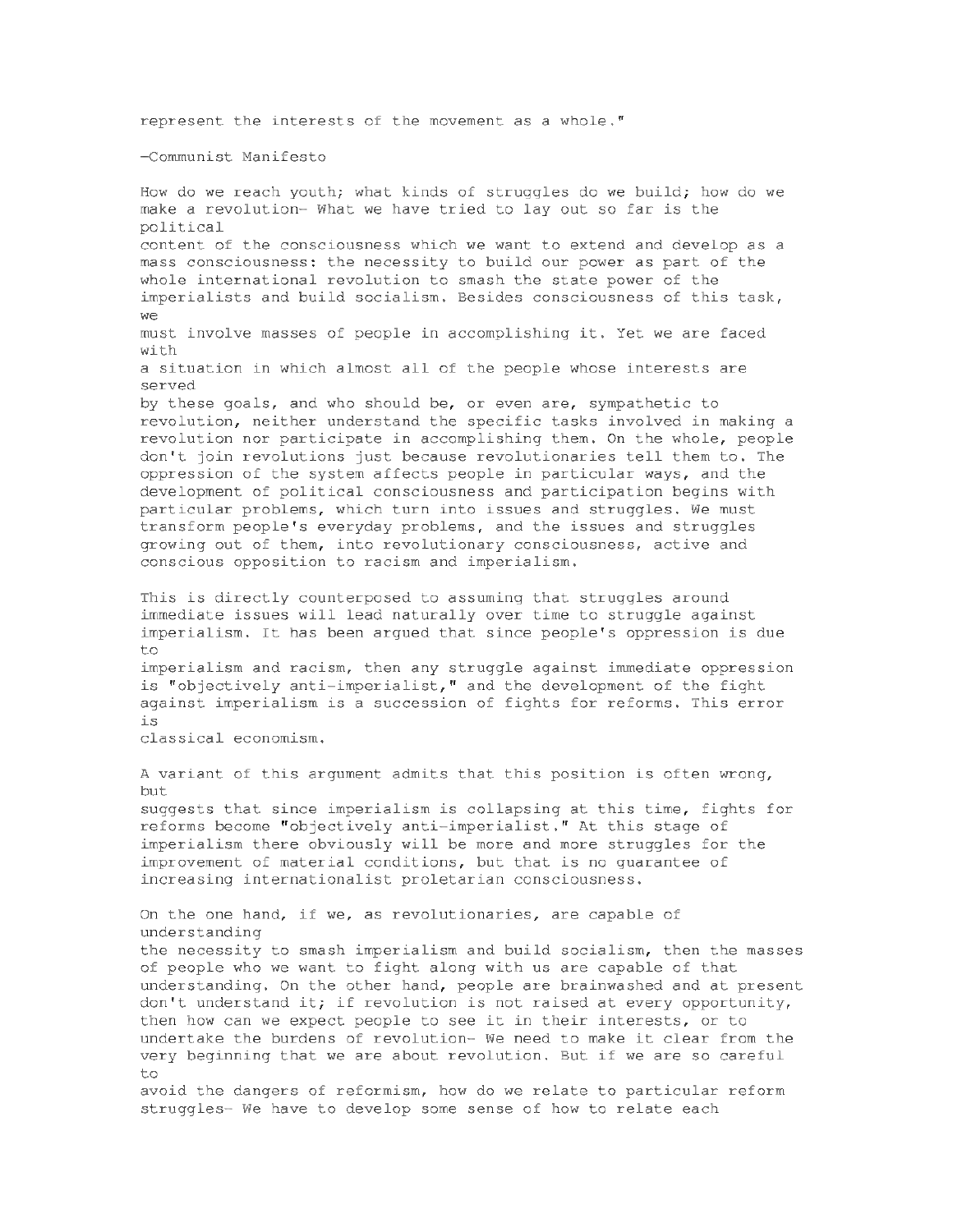particular issue to the revolution.

In every case, our aim is to raise ant i- imperialist and anti-racist consciousness and tie the struggles of working-class youth (and all working people) to the struggles of Third World people, rather than merely joining fights to improve material conditions, even though these fights are certainly justified. This is not to say that we don't take immediate fights seriously, or fight hard in them, but that we are always up front with our politics, knowing that people in the course of struggle are open to a class line, ready to move beyond narrow self-interest.

It is in this sense that we point out that the particular issue is not the issue, is important insofar as it points to imperialism as an enemy that has to be destroyed. Imperialism is always the issue. Obviously, the issue cannot be a good illustration, or a powerful symbol, if it is not real to people, if it doesn't relate to the concrete oppression that

imperialism causes . People have to be (and are being) hurt in some material way to understand the evils of imperialism, but what we must stress is the systematic nature of oppression and the way in which a single manifestation of imperialism makes clear its fundamental nature At Columbia it was not the gym, in particular, which was important in the struggle, but the way in which the gym represented, to the people of

Harlem and Columbia, Columbia's imperialist invasion of the black colony . Or at Berkeley, though people no doubt needed a park (as much, however, as many other things-), what made the struggle so important was

that people, at all levels of militancy, consciously saw themselves attacking private property and the power of the State. And the Richmond Oil Strike was exciting because the militant fight for improvement of material conditions was part and parcel of an attack on international monopoly capital . The numbers and militancy of people mobilized for these struggles has consistently surprised the left, and pointed to the potential power of a class-conscious mass movement

The masses will fight for socialism when they understand that reform fights, fights for improvement of material conditions, cannot be won under imperialism. With this understanding, revolutionaries should never

put forth a line which fosters the illusion that imperialism will grant significant reforms. We must engage in struggles forthrightly as revolutionaries, so that it will be clear to anyone we help to win gains

that the revolution rather than imperialism is responsible for them. This is one of the strengths of the Black Panther Party Breakfast for Children Program. It is "socialism in practice" by revolutionaries with the "practice" of armed self-defense and a "line" which stresses the necessity of overthrowing imperialism and seizing state power . Probably the American Friends Service Committee serves more children breakfast, but it is the symbolic value of the program in demonstrating what socialism will do for people which makes the Black Panther Program worthwhile

What does it mean to organize around racism and imperialism in specific struggles- In the high schools (and colleges) at this time, it means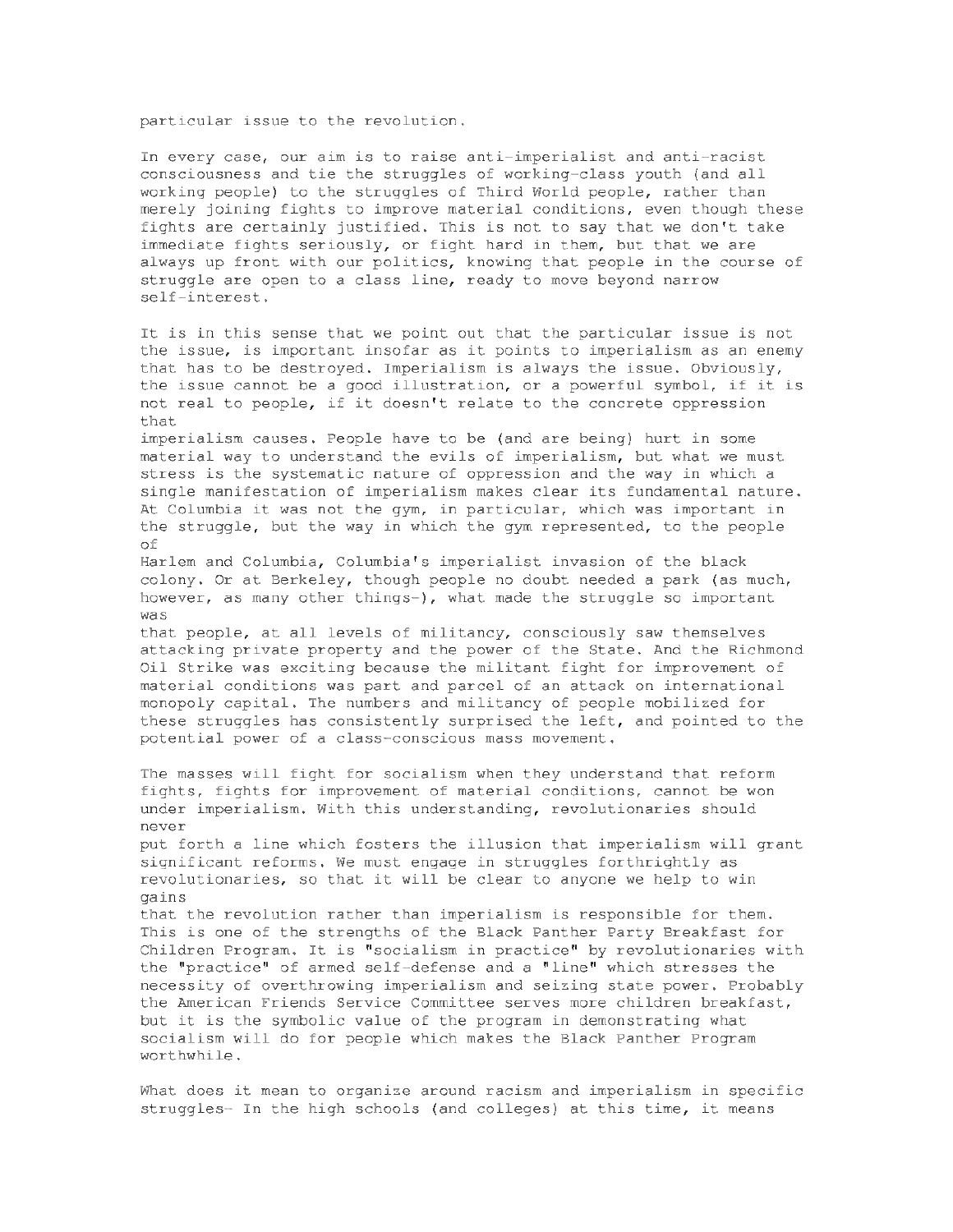<sup>f</sup> forth a mass line to closeline is not that under capitalism the schools cannot serve the people, and therefore it is silly or illusory to demand that. Rather, it is that kids are ready for the full scope of militant struggle, and already demonstrate a consciousness of imperialism, such that struggles for a people-serving school would not raise the level of their struggle to  $i + e$ highest possible point. Thus, to tell a kid in New York that imperialism tracks him and thereby oppresses him is often small potatoes compared t.o his consciousness that imperialism oppresses him by jailing him, pigs and all, and the only thing to do is break out and tear up the jail. And even where high school kids are not yet engaged in such sharp struggle, it is crucial not to build consciousness only around specific issues such as tracking or ROTC or racist teachers, but to use these issues to build toward the general consciousness that the schools should be shut down, It may be important to present a conception of what schools should or could be like (this would include the abolition of the distinction between mental and physical work), but not offer this total conception as really possible to fight for in any way but through revolution, A mass line to close down the schools or colleges does not contradict demands for open admissions to college or any other good reform demand. Agitational demands for impossible, but reasonable, reforms are a good way to make a revolutionary point. The demand for open admissions by asserting the alternative to the present (school) system exposes its fundamental nature-that it is racist, class-based, and closed-pointing to the only possible solution to the present situation: "Shut it down!" The impossibility of real open admissions-all black and brown people admitted, no flunk-out, full scholarship, under present conditions-is the best reason (that the schools show no possibility for real reform) to shut the schools down, We should not throw away the pieces of victories we gain from these struggles, for any kind of more open admissions means that the school is closer to closing down (it costs the schools more, there are more militant blacks and browns making more and more fundamental demands on the schools, and so on). Thus our line in the schools, in terms of pushing any good reforms, should be, Open them up and shut them down!" The spread of black caucuses in the shops and other workplaces throughout the country is an extension of the black liberation struggle. These groups have raised and will continue to raise anti-racist issues to white workers in a sharper fashion than any whites ever have or could raise them. Blacks leading struggles against racism made the issue unavoidable, as the black student movement leadership did for white students. At the same time these black groups have led fights which traditional trade-union leaders have consistently refused to lead-

against speed-up and for safety (issues which have become considerably

fights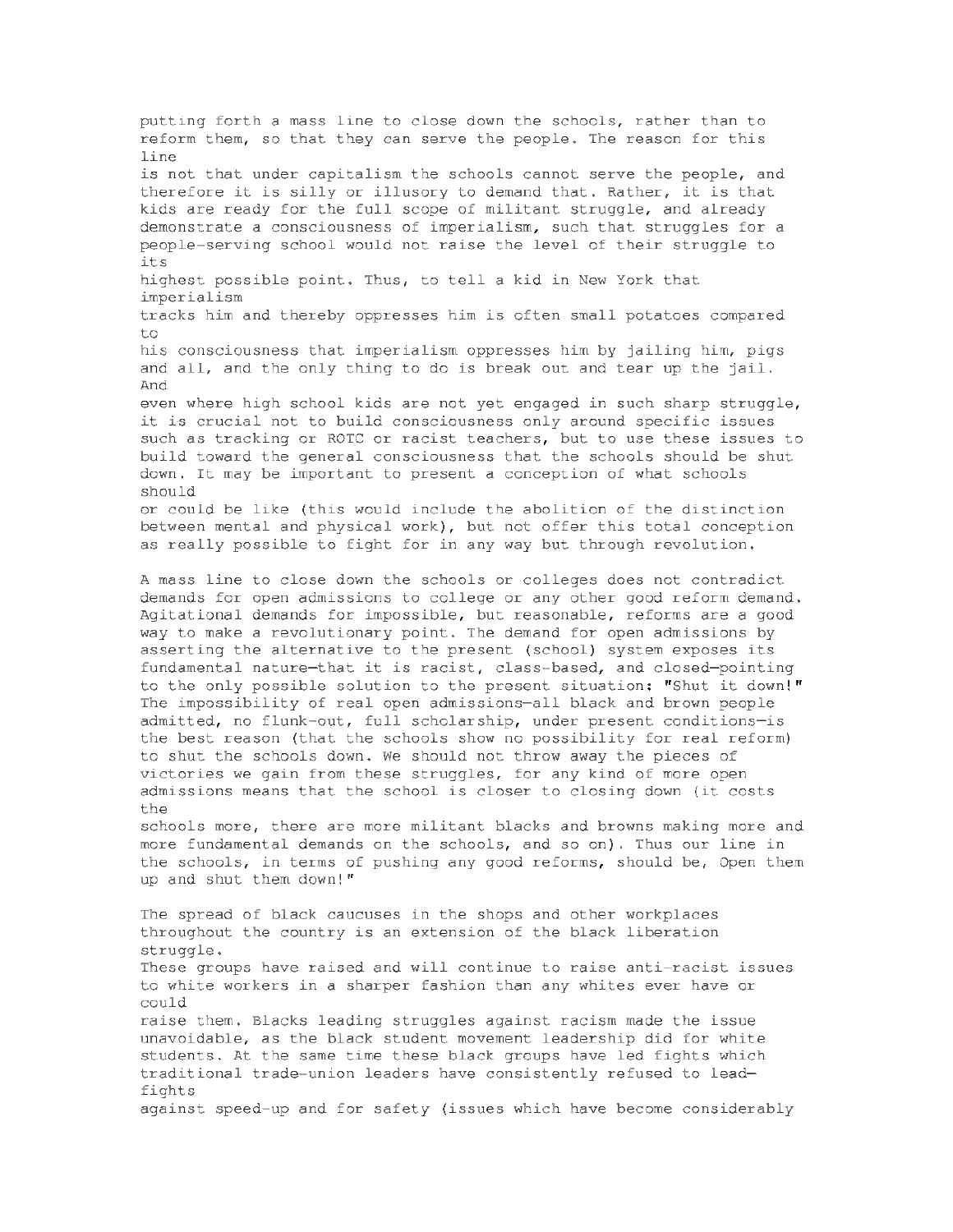more serious in the last few years), forcing white workers, particularly the more oppressed, to choose in another way between allegiance to the white mother country and black leadership. As white mother country radicals we should try to be in shops, hospitals, and companies where there are black caucuses, perhaps organizing solidarity groups , but at any rate pushing the importance of the black liberation struggle to whites, handing out Free Huey literature, bringing guys out to Panther rallies, and so on. Just one white guy could play a crucial role in countering UAW counter-insurgency.

We also need to relate to workplaces where there is no black motion but where there are still many young white workers. In the shops the crisis in imperialism has come down around speed-up, safety, and wage squeeze—due to higher taxes and increased inflation, with the possibility of wage-price controls being instituted.

We must relate this exploitation back to imperialism. The best way to this is probably not caucuses in the shops, but to take guys to docitywide demonstrations, Newsreels, even the latest administration building, to make the Movement concrete to them and involve them in it. Further, we can effect consciousness and pick up people through agitational wo plants, train stops, etc., selling Movements, handing out leaflets the war, the Panthers, the companies' holdings overseas or relations to defense industry, etc

After the Richmond strike, people leafleted about demonstrations in<br>support of the Curacao Oil workers. Free Huey May Day, and People's Park.

SDS has not dealt in any adequate way with the women question; the resolution passed at Ann Arbor did not lead to much practice, nor has the need to fight male supremacy been given any programmatic direction within the RYM, As a result, we have a very limited understanding of the

tie-up between imperialism and the women question, although we know that.

since World War II the differential between men's and women's wages has increased, and quess that the breakdown of the family is crucial to the woman question, How do we organize women against racism and imperialism without submerging the principled revolutionary question of women's liberation- We have no real answer, but we recognize the real reactionary danger of women's groups that are not self-consciously revolutionary and anti-imperialist.

To become more relevant to the growing women's movement, SDS women should begin to see as a primary responsibility the self-conscious organizing of women. We will not be able to organize women unless we speak directly to their own oppression. This will become more and more critical as we work with more oppressed women, Women who are working and

women who have families face male supremacy continuously in their dav-to-day lives; that will have to be the starting point in their politicization. Women will never be able to undertake a full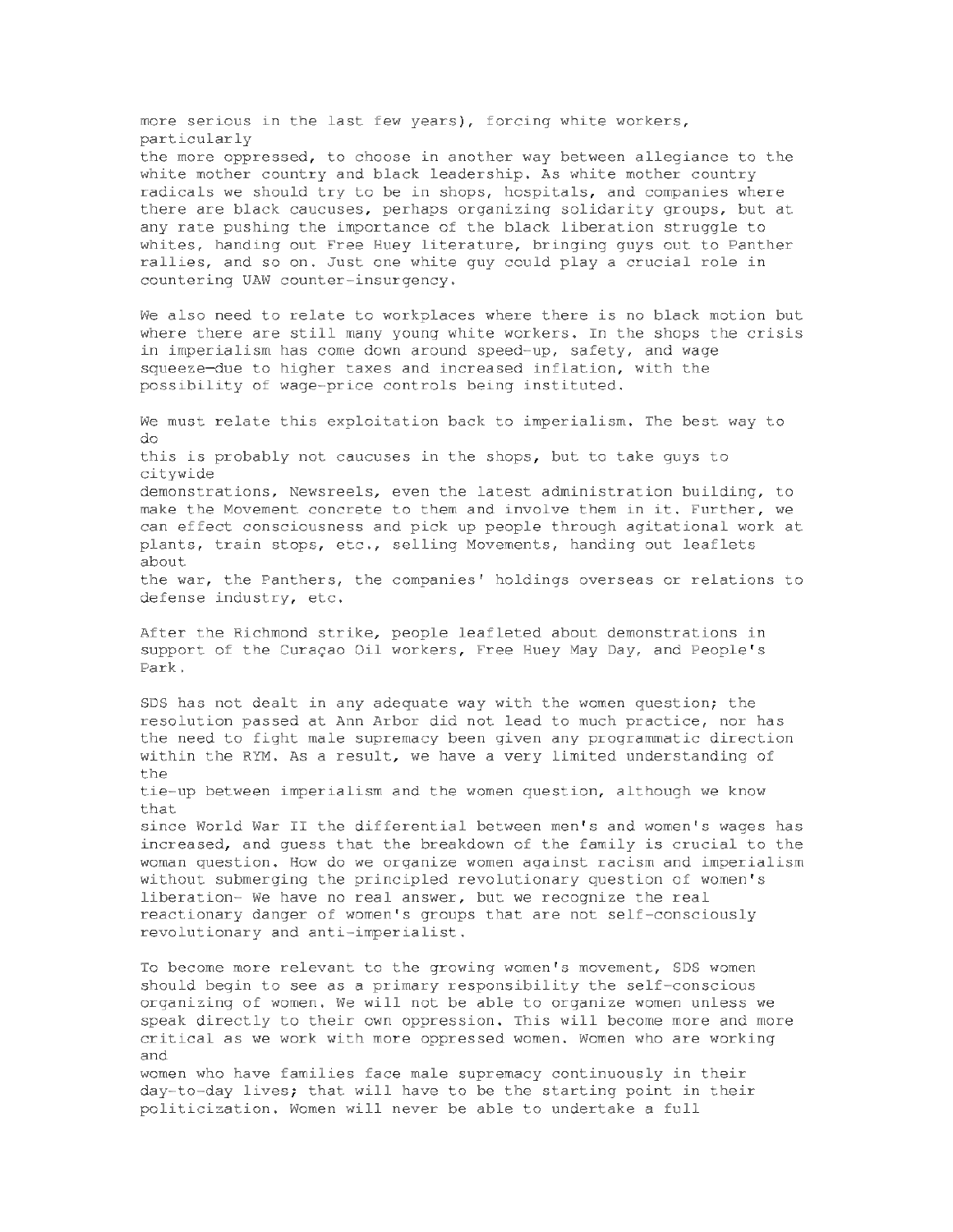revolutionary role unless they break out of their woman's role. So a crucial task for revolutionaries is the creation of forms of organization in which women will be able to take on new and independent roles. Women's self-defense groups will be a step toward these organizational forms, as an effort to overcome women's isolation and build revolutionary self-reliance

The cultural revolt of women against their "role" in imperialism (which is just beginning to happen in a mass way) should have the same sort of revolutionary potential that the RYM claimed for "youth culture." The role of the "wife-mother" is reactionary in most modern societies, and the disintegration of that role under imperialism should make women

sympathetic to revolution

In all of our work we should try to formulate demands that not only reach out to more oppressed women, but ones which tie us to other ongoing struggles, in the way that a daycare center at U of C [University of Chicago] enabled us to tie the women's liberation struggle to the Black Liberation struggle

There must be a strong revolutionary women's movement, for without one it will be impossible for women's liberation to be an important part of the revolution. Revolutionaries must be made to understand the full scope of women's oppression, and the necessity to smash male supremacy.

#### X. Neighborhood-Based Citywide Youth Movement

One way to make clear the nature of the system and our tasks working off of separate struggles is to tie them together with each other: to show that we're one "multi-issue" movement, not an alliance of high school and college students, or students and GIs, or youth and workers, or students and the black community . The way to do this is to build organic regional or sub-regional and citywide movements, by regularly bringing people in one institution or area to fights going on on other fronts.

This works on two levels. Within a neighborhood, by bringing kids to different fights and relating these fights to each other-high school stuff, colleges, housing, welfare, shops-we begin to build one neighborhood-based multi-issue movement off of them. Besides actions and

demonstrations, we also pull different people together in day-to-day film showings, rallies, for speakers and study groups, etc. On a second level, we combine neighborhood "bases" into a citywide or region-wide movement by doing the same kind of thing; concentrating our forces at whatever important struggles are going on and building more ongoing interrelationships off of that.

The importance of specifically neighborhood-based organizing is illustrated by our greatest failing in RYM practice so far-high school organizing. In most cities we don't know the kids who have been tearing up and burning down the schools. Our approach has been elitist, relating to often baseless citywide groups by bringing them our line, or picking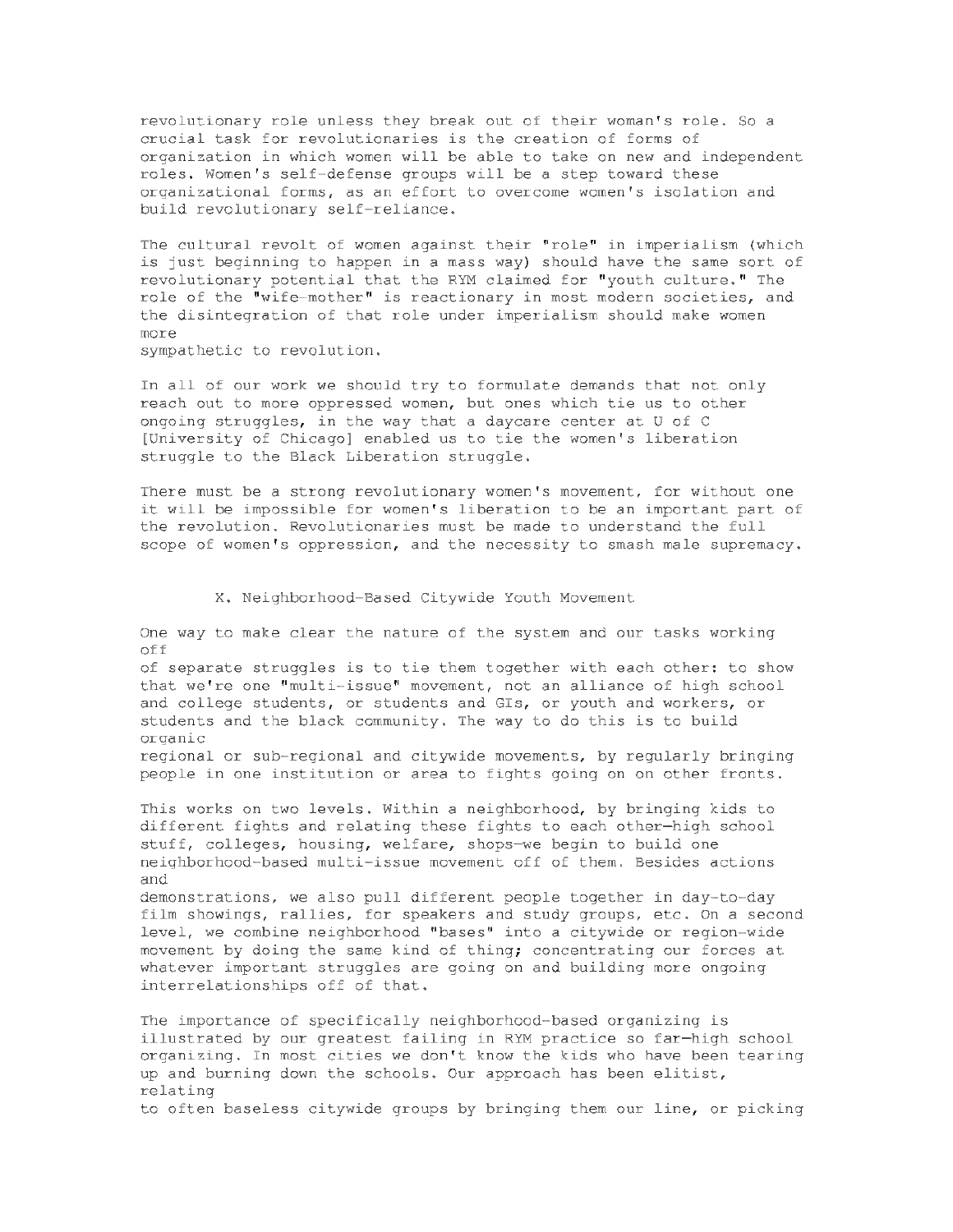up kids with a false understanding of "politics" rather than those practice demonstrates their concrete ant i- imperialist consciousness that schools are prisons. We've been unwilling to work continuously with high school kids as we did in building up college chapters . We will only reach the high school kids who are in motion by being in the schoolyards, hangouts and on the streets on an everyday basis. From a neighborhood base, high school kids could be effectively tied in to struggles around other institutions and issues, and to the anti-imperialist movement as a whole We will try to involve neighborhood kids who aren't in high schools too; take them to anti-war or anti-racism fights, stuff in the schools, etc. ; and at the same time reach out more broadly through newspapers, films, storefronts . Activists and cadres who are recruited in this work will help expand and deepen the Movement in new neighborhoods and high schools. Mostly we will still be tied in to the college-based movement in the same area, be influencing its direction away from campus oriented provincialism, be recruiting high school kids into it where it is real enough and be recruiting organizers out of it. In its most developed form, this neighborhood-based movement would be a kind of sub-region Inplaces where the Movement wasn't so strong, this would be an important form for being close to kids in a day-to-day way and yet be relating heavily to a lot of issues and political fronts which the same kids are involved with. The second level is combining these neighborhoods into citywide and regional movements . This would mean doing the same thing—bringing people to other fights going on—only on a larger scale, relating to various blow-ups and regional mobilizations. An example is how a lot of people from different places went to San Francisco State, the Richmond Oil Strike, and now Berkeley . The existence of this kind of cross-motion makes ongoing organizing in other places go faster and stronger, first by creating a pervasive politicization, and second by relating everything to the most militant and advanced struggles going on so that they influence and set the pace for a lot more people. Further, cities are a basic unit of organization of the whole society in a way that neighborhoods aren't. For example, one front where we should be doing stuff is the courts; they are mostly organized citywide, not by smaller areas. The same for the city government itself. Schools where kids go are in different neighborhoods from where they live, especially colleges; the same for hospitals people go to, and where they work. As  $\mathbb{R}$ practical question of staying with people we pick up, the need for a<br>citywide or area-wide kind of orientation is already felt in our movement. Another failure of this year was making clear what the RYM meant for

chapter members and students who weren't organizers about to leave their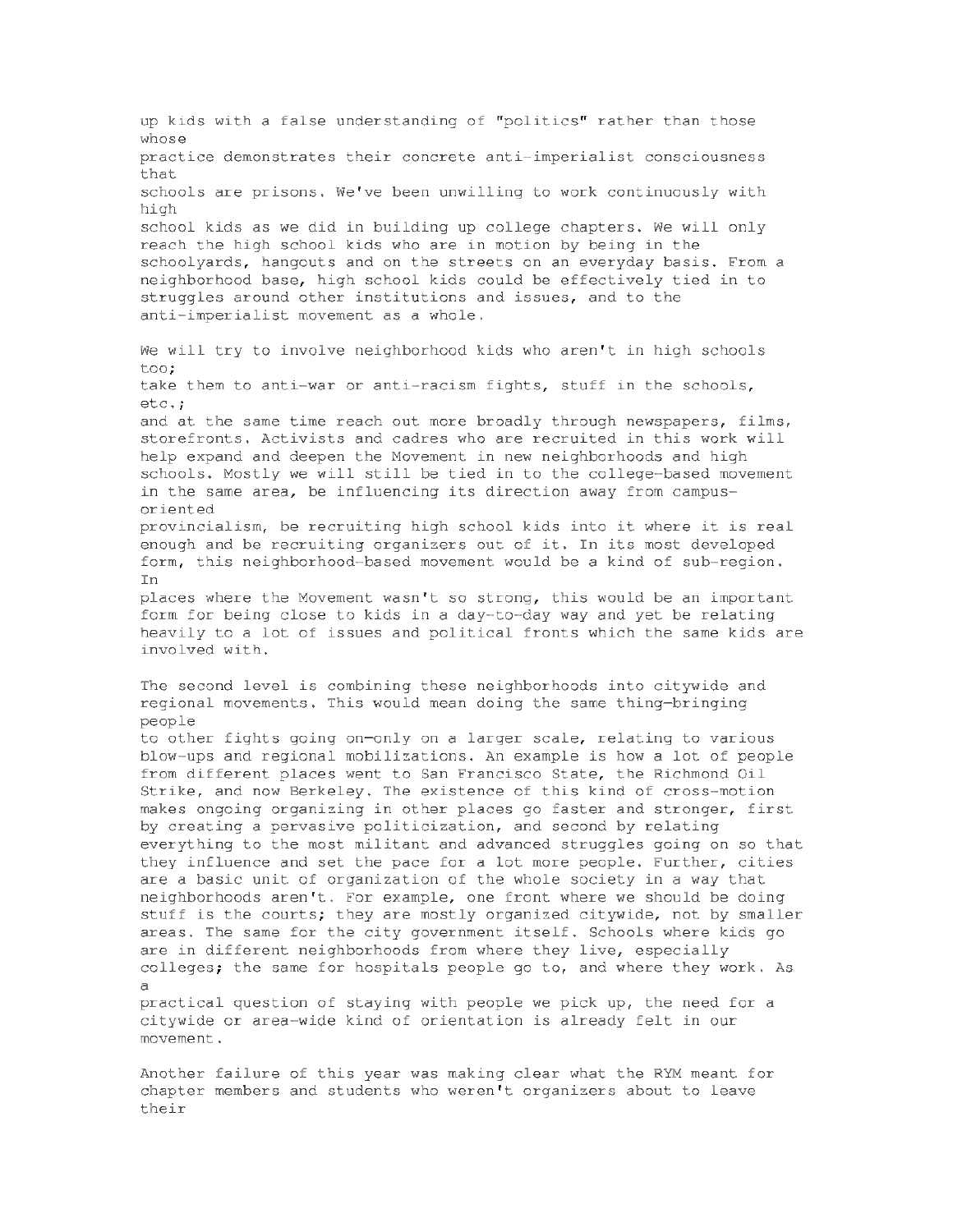campus for a community college, high school, GI organizing, shops or neighborhoods. One thing it means for them is relating heavily to of f-campus activities and struggles, as part of the citywide motion Not leaving the campus movement like people did for ERAP [Education Research Action Project] stuff; rather, people still organized on the campus in of f-campus struggles, the way they have in the past for national actions . Like the national actions, the citywide ones will build the on-campus movement, not compete with it.

Because the Movement will be defining itself in relation to many issues and groups, not just schools (and the war and racism as they hit at the schools), it will create a political context that non-students can relate to better, and be more useful to organizing among high school students , neighborhood kids, the mass of people . In the process, it will

change the consciousness of the students too; if the issues are right and the Movement fights them, people will develop a commitment to the struggle as a whole, and an understanding of the need to be revolutionaries rather than a "student movement. " Building a revolutionary youth movement will depend on organizing in a lot of places where we haven't been, and just tying the student movement to other issues and struggles isn't a substitute for that. But given our limited resources we must also lead the on-campus motion into a RYM direction, and we can make great gains toward citywide youth movements by doing it

Three principles underlie this multi-issue, "cross-institutional" movement, on the neighborhood and citywide levels, as to why it creates greater revolutionary consciousness and active participation in the revolution:

(1 Mixing different issues, struggles and groups demonstrates our analysis to people in a material way . We claim there is one system and so all these different problems have the same solution, revolution. If they are the same struggle in the end, we should make that clear from the beginning. On this basis we must aggressively smash the notion that there can be outside agitators on a question pertaining to the imperialists

(2) "Relating to Motion": the struggle activity, the action, of the Movement demonstrates our existence and strength to people in a material way. Seeing it happen, people give it more weight in their thinking. For the participants, involvement in struggle is the best education about the Movement, the enemy and the class struggle. In a neighborhood or whole city the existence of some struggle is a catalyst for other struggles—it pushes people to see the Movement as more important and urgent, and as an example and precedent makes it easier for them to follow. If the participants in a struggle are based in different institutions or parts of the city, these effects are multiplied. Varied participation helps the Movement be seen as political (wholly subversive) rather than as separate grievance fights. As people in one section of the Movement fight beside and identify closer with other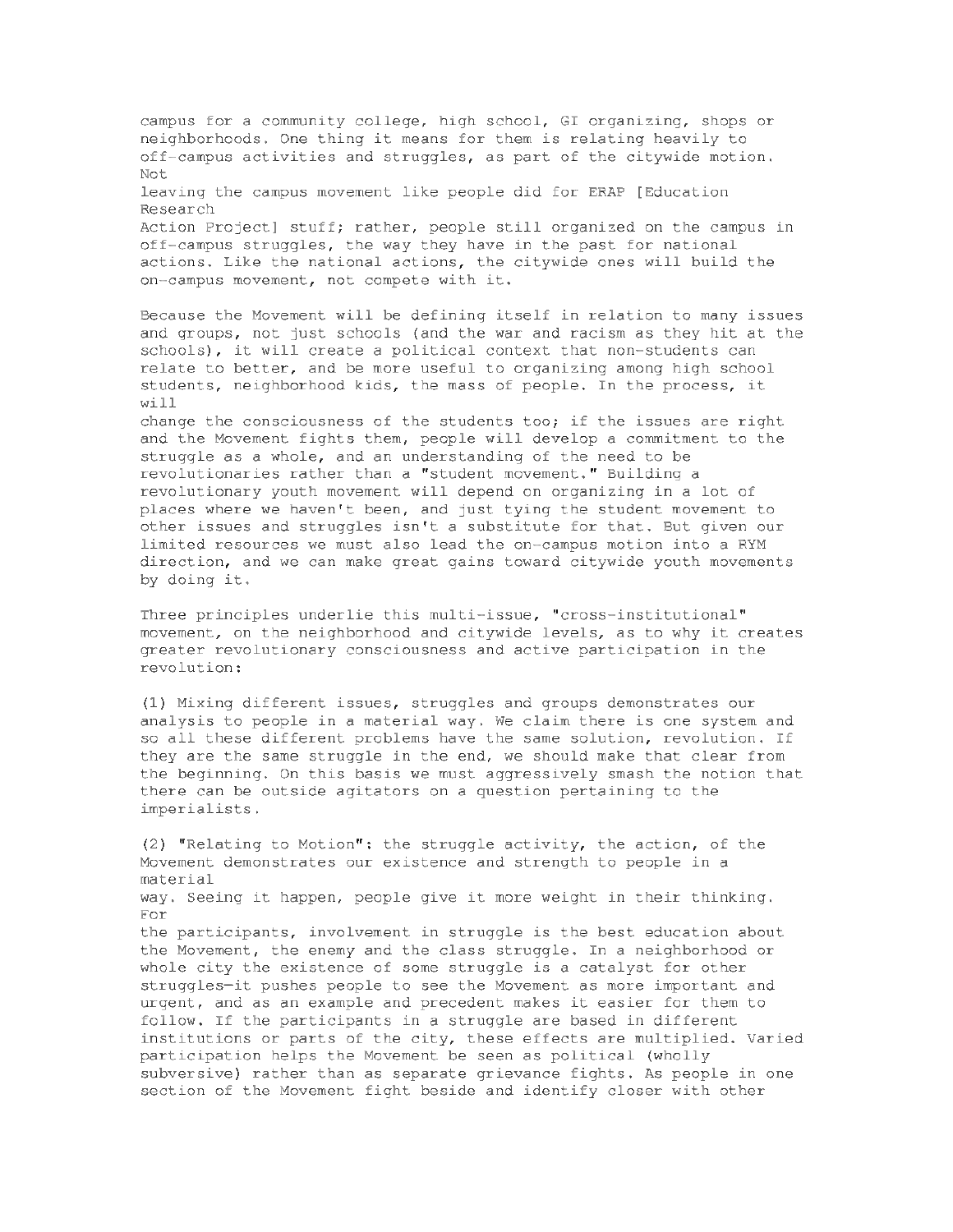sections, the mutual catalytic effect of their struggles will be greater. (3 ) We must build a Movement oriented toward power . Revolution is a power struggle, and we must develop that understanding among people from the beginning. Pooling our resources area-wide and citywide really does increase our power in particular fights, as-well as push a mutual-aid-in-struggle consciousness XI . The RYM And The Pigs A major focus in our neighborhood and citywide work is the pigs, they tie together the various struggles around the State as the enemy, and thus point to the need for a Movement oriented toward power to defeat it. The pigs are the capitalist state, and as such define the limits of all political struggles; to the extent that a revolutionary struggle shows signs of success, they come in and mark the point it can't go beyond. Inthe early stages of struggle, the ruling class lets parents come down on. high school kids, or jocks attack college chapters . When the struggle escalates the pigs come in; at Columbia, the left was afraid its struggle would be co-opted to anti-police brutality, cops off campus, and said pigs weren't the issue. But pigs really are the issue and people will understand this, one way or another. They can have a liberal understanding that pigs are sweaty working-class barbarians who over-react and commit "police brutality" and so shouldn't be on campus. Or they can understand pigs as the repressive imperialist State doing its job. Our job is not to avoid the issue of the pigs as "diverting" from anti-imperialist struggle, but to emphasize that they are our real enemy if we fight that struggle to win. Even when there is no organized political struggle, the pigs come down on people in everyday life in enforcing capitalist property relations, bourgeois laws and bourgeois morality; they guard stores and factories and the rich and enforce credit and rent against the poor. The overwhelming majority of arrests in America are for crimes against property. The pigs will be coming down on the kids we're working with in the schools, on the streets, around dope; we should focus on them, point them out all the time, like the Panthers do. We should relate the daily oppression by the pig to their role in political repression, and develop a class understanding of political power and armed force among the kids As we develop a base these two aspects of the pig role increasingly come together . In the schools , pig is part of daily oppression—keeping order in halls and lunch rooms, controlling smoking—while at the same time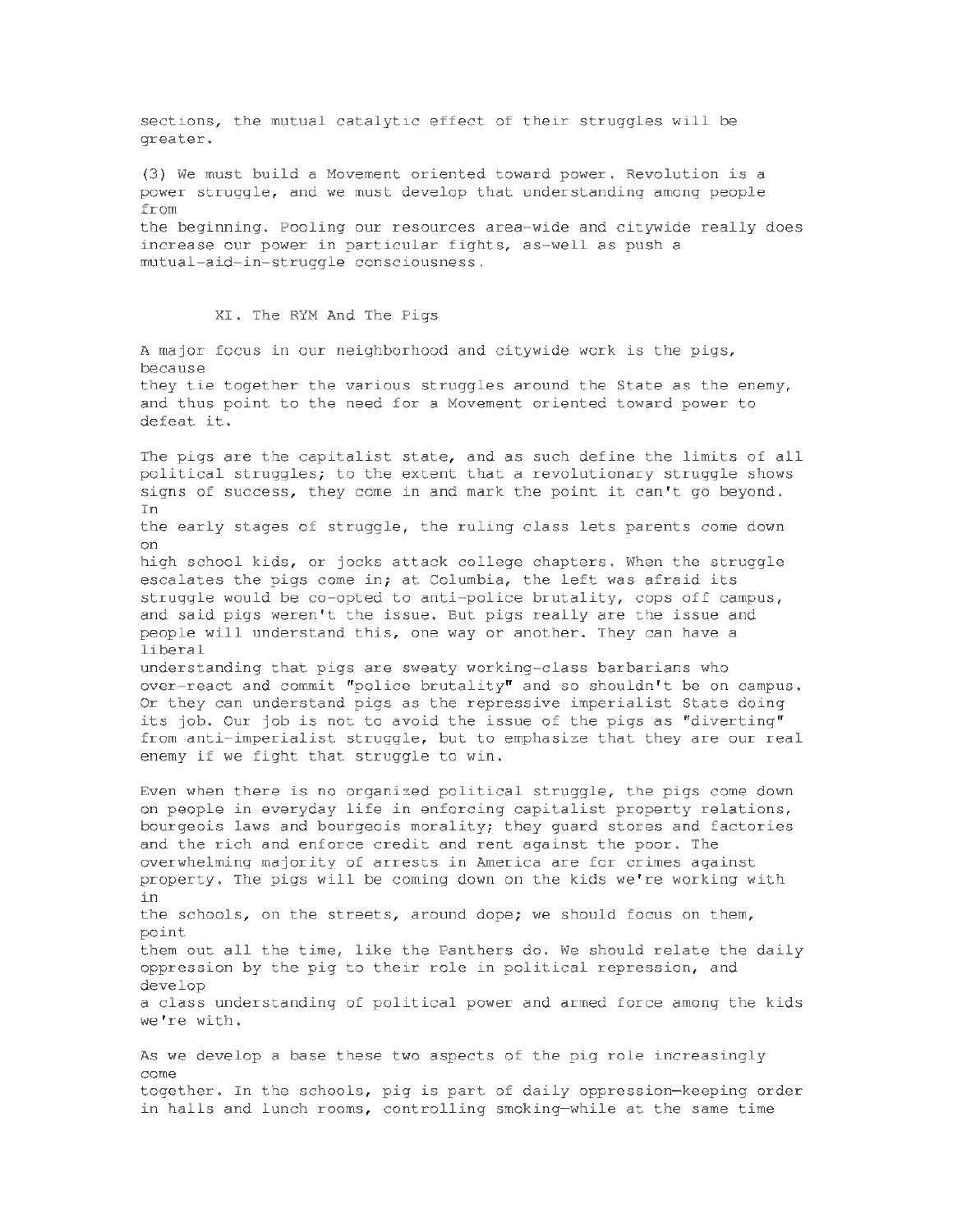pigs prevent kids from handing out leaflets, and bust "outside agitators." The presence of youth, or youth with long hair, becomes defined as organized political struggle and the pigs react to it as such. More and more everyday activity is politically threatening, so pigs are suddenly more in evidence: this in turn generates political organization and opposition, and so on. Our task will be to catalyze this development, pushing out the conflict with the pig so as to define every struggle-schools (pigs out, pig institutes out), welfare (invading pig-protected office), the streets (curfew and turf fights)-as a struggle against the needs of capitalism and the force of the State.

Pigs don't represent State power as an abstract principle; they are a power that we will have to overcome in the course of struggle or become irrelevant, revisionist, or dead. We must prepare concretely to meet their power because our job is to defeat the pigs and the army, and organize on that basis. Our beginnings should stress self-defense-building defense groups around karate classes, learning<br>how

to move on the street and around the neighborhood, medical training, popularizing and moving toward (according to necessity) armed self-defense, all the time honoring and putting forth the principle that

"political power comes out of the barrel of a gun." These self-defense groups would initiate pig surveillance patrols, visits to the pig station and courts when someone is busted, etc.

Obviously the issues around the pig will not come down by neighborhood alone; it will take at least citywide groups able to coordinate activities against a unified enemy-in the early stages, for legal and bail resources and turning people out for demonstrations, adding the power of the citywide movement to what may be initially only a tenuous base in a neighborhood, Struggles in one part of the city will not only provide lessons for but [will] materially aid similar motion in the rest. of it.

Thus the pigs are ultimately the glue-the necessity-that holds the neighborhood-based and citywide movement together; all of our concrete needs lead to pushing the pigs to the fore as a political focus:

(1) making institutionally oriented reform struggles deal with State power, by pushing our struggle till either winning or getting pigged:

(2) using the citywide inter-relation of fights to raise the level of struggle and further large-scale anti-pig movement-power consciousness;

(3) developing spontaneous anti-pig consciousness in our neighborhoods to an understanding of imperialism, class struggle and the State;

(4) and using the citywide movement as a platform for reinforcing and extending this politicization work, like by talking about getting together a citywide neighborhood-based mutual aid anti-pig self-defense network.

All of this can be done through citywide agitation and propaganda and picking certain issues-to have as the central regional focus for the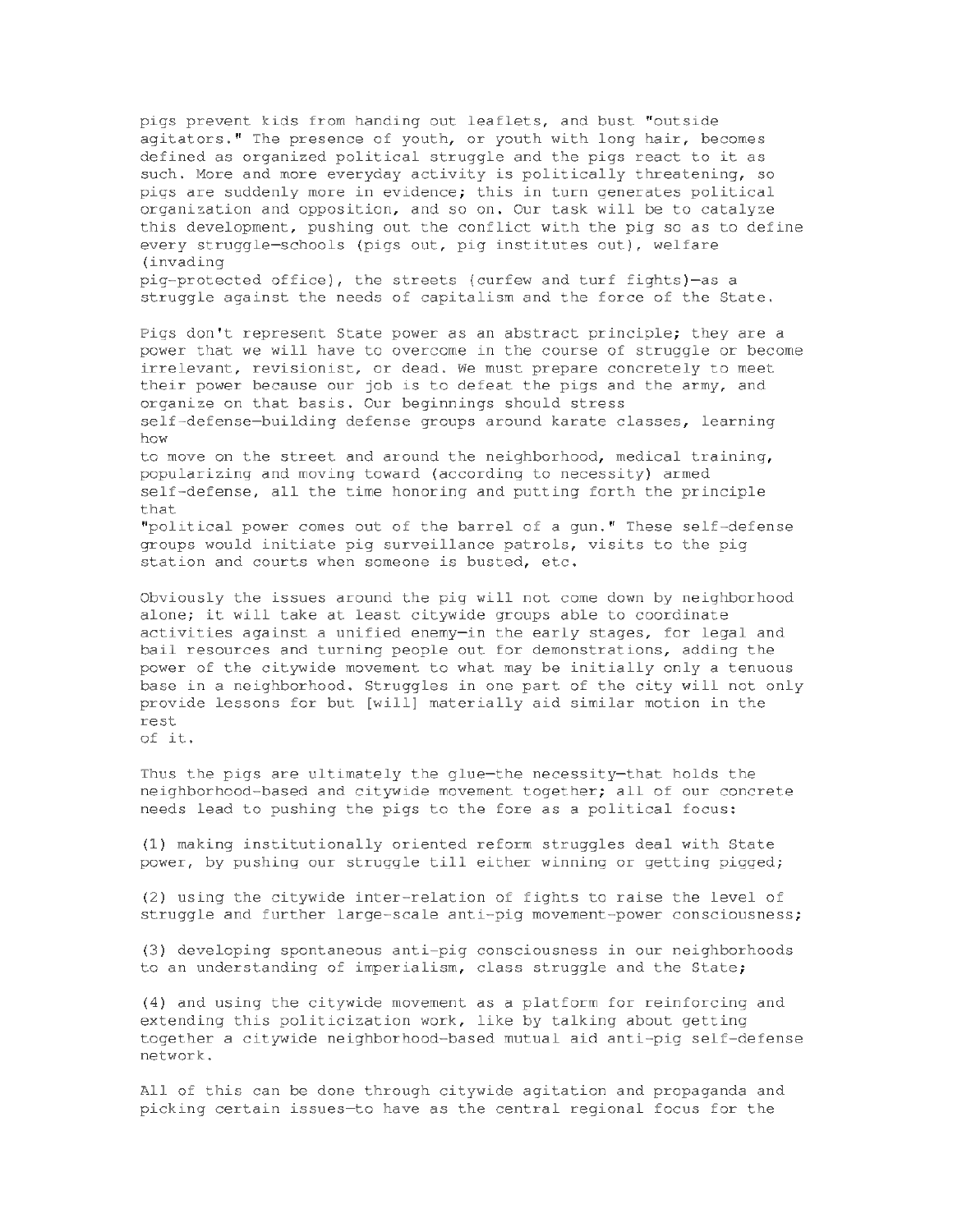whole Movement

#### XII. Repression And Revolution

As institutional fights and anti-pig self-defense off of them intensify, so will the ruling class's repression. Their escalation of repression will inevitably continue according to how threatening the Movement is totheir power . Our task is not to avoid or end repression; that can always be done by pulling back, so we 're not dangerous enough to require crushing . Sometimes it is correct to do that as a tactical retreat, to survive to fight again To defeat repression, however, is not to stop it but to go on building the Movement to be more dangerous to them; in which case, defeated at one level, repression will escalate even more. To succeed in defending the Movement, and not just ourselves at its expense, we will have to successively meet and overcome these greater and greater levels of repression To be winning will thus necessarily, as imperialism's lesser efforts fail, bring about a phase of all-out military repression . To survive and grow in the face of that will require more than a larger base of supporters; it will require the invincible strength of a mass base at a high level of active participation and consciousness, and can only come from mobilizing the self-conscious creativity, will and determination of the people. Each new escalation of the struggle in response to new levels of repression, each protracted struggle around self-defense which becomes

 $\mathbb{R}$ material fighting force, is part of the international strategy of solidarity with Vietnam and the blacks, through opening up other fronts. They are anti-war, anti-imperialist and pro-black liberation. If they involve fighting the enemy, then these struggles are part of the revolution.

Therefore, clearly the organization and active, conscious, participating mass base needed to survive repression are also the same needed for winning the revolution, The Revolutionary Youth Movement speaks to the need for this kind of active mass-based Movement by tying citywide motion back to community youth bases, because this brings us close enough to kids in their day-to-day lives to organize their "maximum active participation" around enough different kinds of fights to push the "highest level of consciousness" about imperialism, the black vanquard, the State and the need for armed struggle.

III. The Need For A Revolutionary Party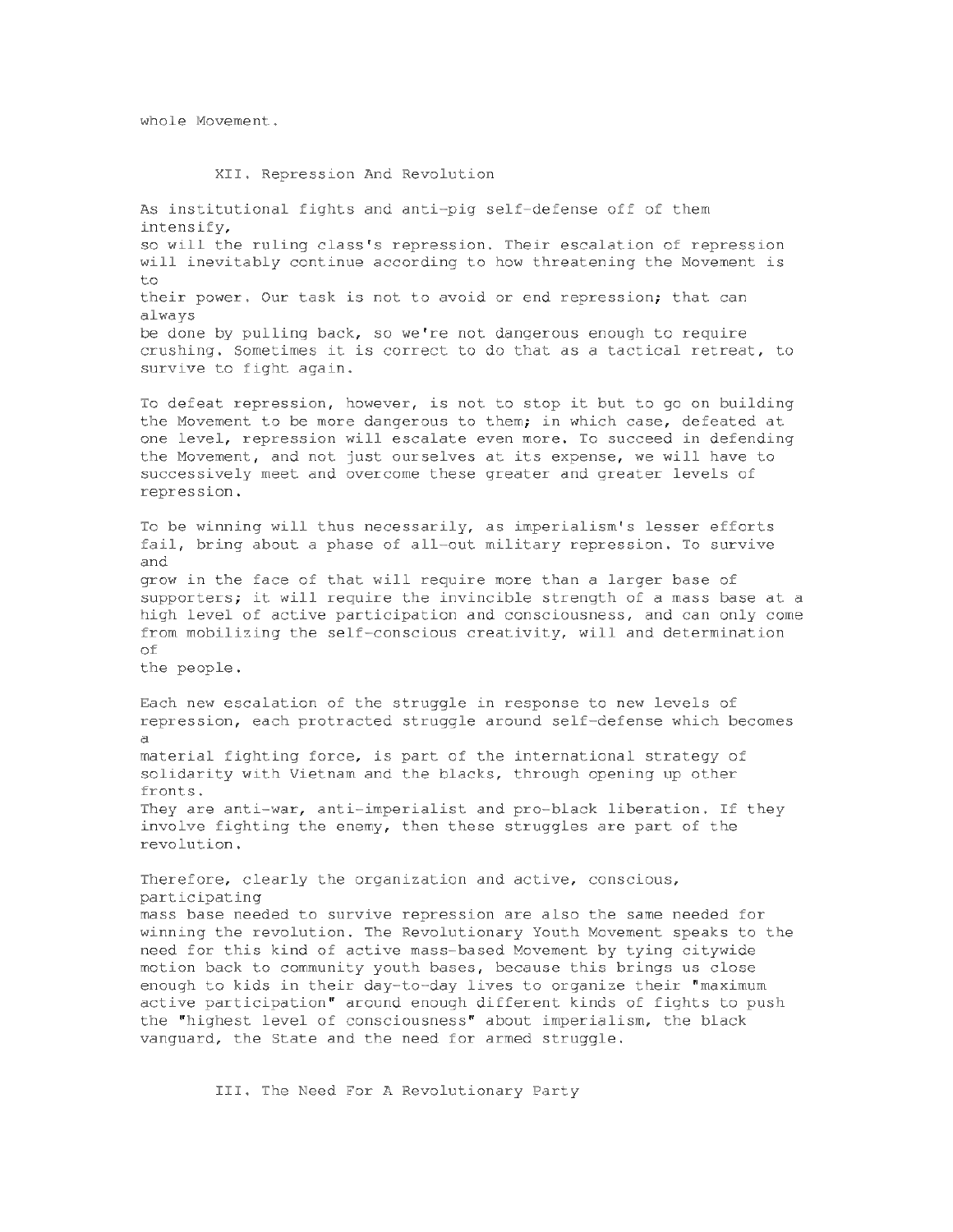The RYM must also lead to the effective organization needed to survive and to create another battlefield of the revolution. A revolution is a war; when the Movement in this country can defend itself militarily against total repression it will be part of the revolutionary war

This will reguire a cadre organization, effective secrecy, self reliance

among the cadres, and an integrated relationship with the active mass-based Movement . To win a war with an enemy as highly organized and centralized as the imperialists will require a (clandestine) organization of revolutionaries, having also a unified "general staff"; that is, combined at some point with discipline under one centralized leadership . Because war is political, political tasks—the international communist revolution-must quide it. Therefore the centralized organization of revolutionaries must be a political organization as well

as military, what is generally called a "Marxist-Leninist" party.

How will we accomplish the building of this kind of organization- It is clear that we couldn't somehow form such a party at this time, because the conditions for it do not exist in this country outside the Black nation. What are these conditions-

One is that to have a unified centralized organization it is necessary to have a common revolutionary theory which explains, at least generally, the nature of our revolutionary tasks and how to accomplish them . It must be a set of ideas which have been tested and developed in the practice of resolving the important contradictions in our work

A second condition is the existence of revolutionary leadership tested in practice. To have a centralized party under illegal and repressive conditions requires a centralized leadership, specific individuals with the understanding and the ability to unify and guide the Movement in the

face of new problems and be right most of the time.

Thirdly, and most important, there must be the same revolutionary mass base mentioned earlier, or (better) revolutionary mass movement. It is clear that without this there can't be the practical experience to know whether or not a theory, or a leader, is any good at all. Without practical revolutionary activity on a mass scale the party could not test and develop new ideas and draw conclusions with enough surety behind them to consistently base its survival on them. Especially, no revolutionary party could possibly survive Without relying on the active

support and participation of masses of people

These conditions for the development of a revolutionary party in this country are the main "conditions" for winning. There are two kinds of<br>tasks for us.

One is the organization of revolutionary collectives within the Movement. Our theory must come from practice, but it can't be developed in isolation . Only a collective pooling of our experiences can develop

thorough understanding of the complex conditions in this country. In the